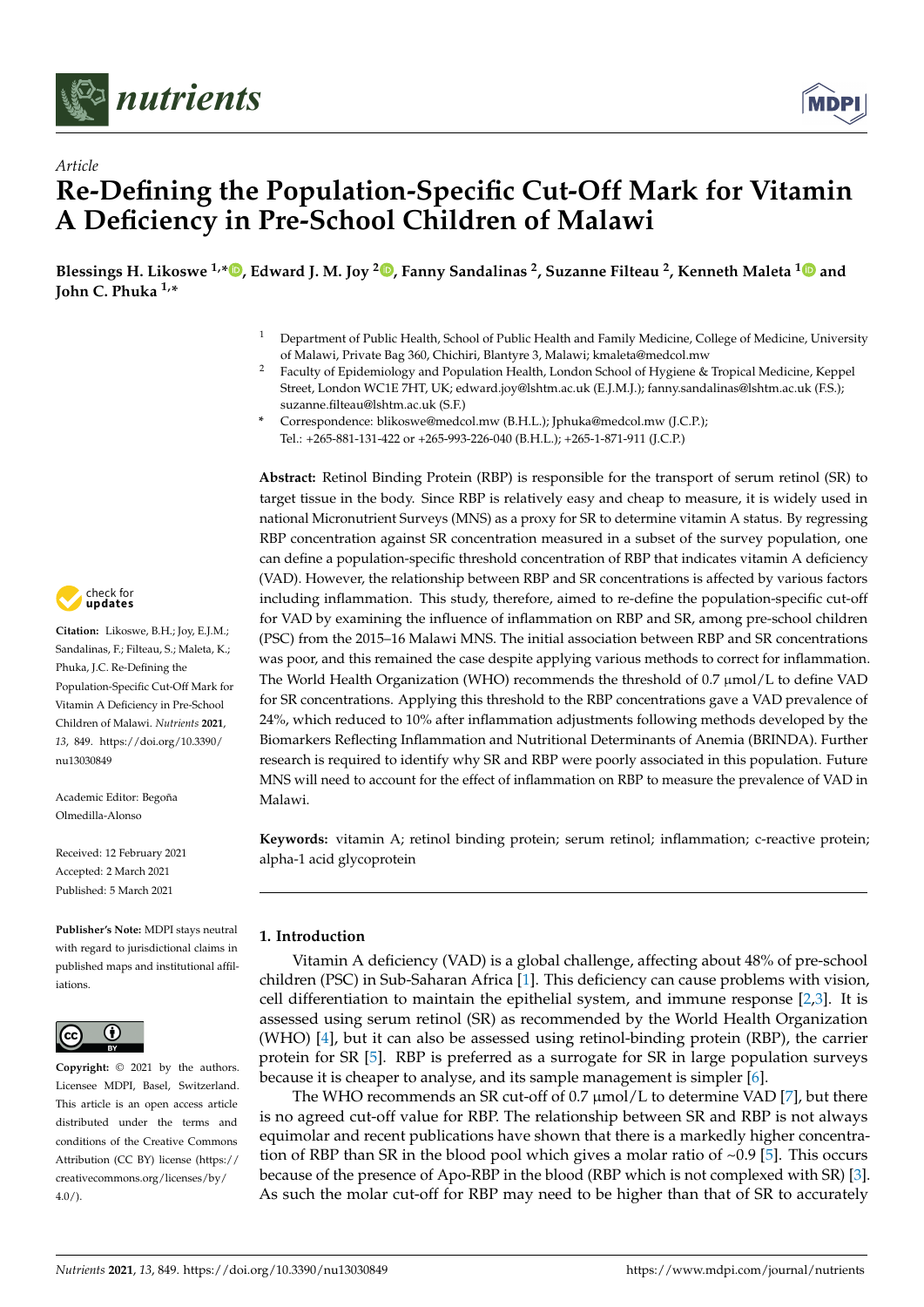define VAD. Linear regression of RBP and SR has been suggested as an approach to identify a population-specific cut-off for RBP which is equivalent to the SR cut-off of 0.7  $\mu$ mol/L for defining VAD [\[8\]](#page-12-4). National-level micronutrient surveys are increasingly adopting this method for use to define population-specific cut-offs [\[9](#page-12-5)[,10\]](#page-12-6). However, the relationship between these two markers can be affected by some factors such as inflammation which affects performance of the linear regression.

Acute infection and inflammation processes in the body temporarily affect concentrations of some serum and plasma micronutrients [\[11\]](#page-12-7). Inflammation can be characterised by increased levels of C-reactive protein (CRP), and Alpha-1-acid glycoprotein (AGP) which are inflammatory markers. During an acute phase response, the concentration of some micronutrients increases in the blood whereas others decrease to control the damage that is caused by the infections [\[12\]](#page-12-8). Both RBP and SR are negative acute-phase reactants (APRs) [\[13,](#page-12-9)[14\]](#page-12-10) because their concentrations in the blood pool decrease temporarily during inflammation [\[15](#page-12-11)[–18\]](#page-12-12). However, changes in concentration of these two markers do not necessarily occur at the same pace [\[11\]](#page-12-7). A study of acute inflammation in PSC demonstrated that SR is the first marker to be affected by inflammation and its concentration decreases at a faster rate and to a much lower level than that of RBP [\[19\]](#page-12-13). These differences in the rate of depression can affect the molar ratio of SR and RBP [\[3\]](#page-11-2). Methods have been developed to adjust the concentrations of APR biomarkers to account for the effects of inflammation, to better reflect the subject's nutritional status [\[13,](#page-12-9)[18,](#page-12-12)[20](#page-12-14)[,21\]](#page-12-15).

In the 2015–2016 Malawi Micronutrient Survey (MNS) linear regression indicated a weak linear relationship between SR and RBP  $(r = \sim 0.20)$  [\[22](#page-12-16)[,23\]](#page-12-17). Furthermore, a high prevalence of inflammation (>50%) was reported in PSC, which may have affected the relationship between RBP and SR. The linear regression approach gave a cut-off RBP concentration of  $0.46 \mu \text{mol/L}$ ; in contrast, most studies have defined cut-offs in the range of 0.60–1.29  $\mu$ mol/L [\[6](#page-12-2)[,8](#page-12-4)[,24–](#page-12-18)[28\]](#page-12-19). This study, therefore, aimed to re-define the populationspecific cut-off for VAD by accounting for effects of inflammation on the linear relationship between RBP and SR, in a sub-sample among PSC 2015–2016 Malawi MNS. The specific objectives were to (a) adjust for confounders of inflammation when applying the linear regression method, (b) re-determine the prevalence of VAD in pre-school PSC using the updated population-specific cut-off.

# **2. Materials and Methods**

The analysis used secondary data from the recent Malawi MNS which was conducted in 2015–16. The MNS was a sub-study of the Demographic Health Survey (DHS), where both studies aimed to give a cross-sectional view of the health and nutritional status of the country. The study design is reported in the Malawi MNS report [\[23\]](#page-12-17) and presented briefly here.

Participating households were selected using two-stage cluster sampling in all 28 districts, across the three regions of the country. The sample size was based on predicted changes in the prevalence of VAD in PSC between the 2009 and 2015–2016 MNS (22% to 16%). The calculation was based on a confidence interval of 95%, power of 80%, design effect of 2.0 and predicted 90% response rate from each household. A sample size of 1452 PSC was deemed adequate for estimating the national and region-specific prevalence of key nutrition factors at 5% and 10% precision, respectively. A total of 2277 households were selected for the MNS, and among these, 2250 were deemed eligible for inclusion in the study. There was a 94% participation rate which resulted in 2114 households participating from which all PSC ( $n = 1233$ ) were recruited.

The vitamin A status of the MNS population was assessed using RBP concentrations, with a population-specific threshold, to define VAD derived by regressing RBP against SR concentrations, measured in a random subsample of PSC. The first household in each cluster was randomly selected and approached first for this subset participation. Venous blood samples of 7 mL were collected from participants into trace element free vacutainers. These samples were spun to extract serum of which  $100 \mu$ L was aliquot into a PCR vial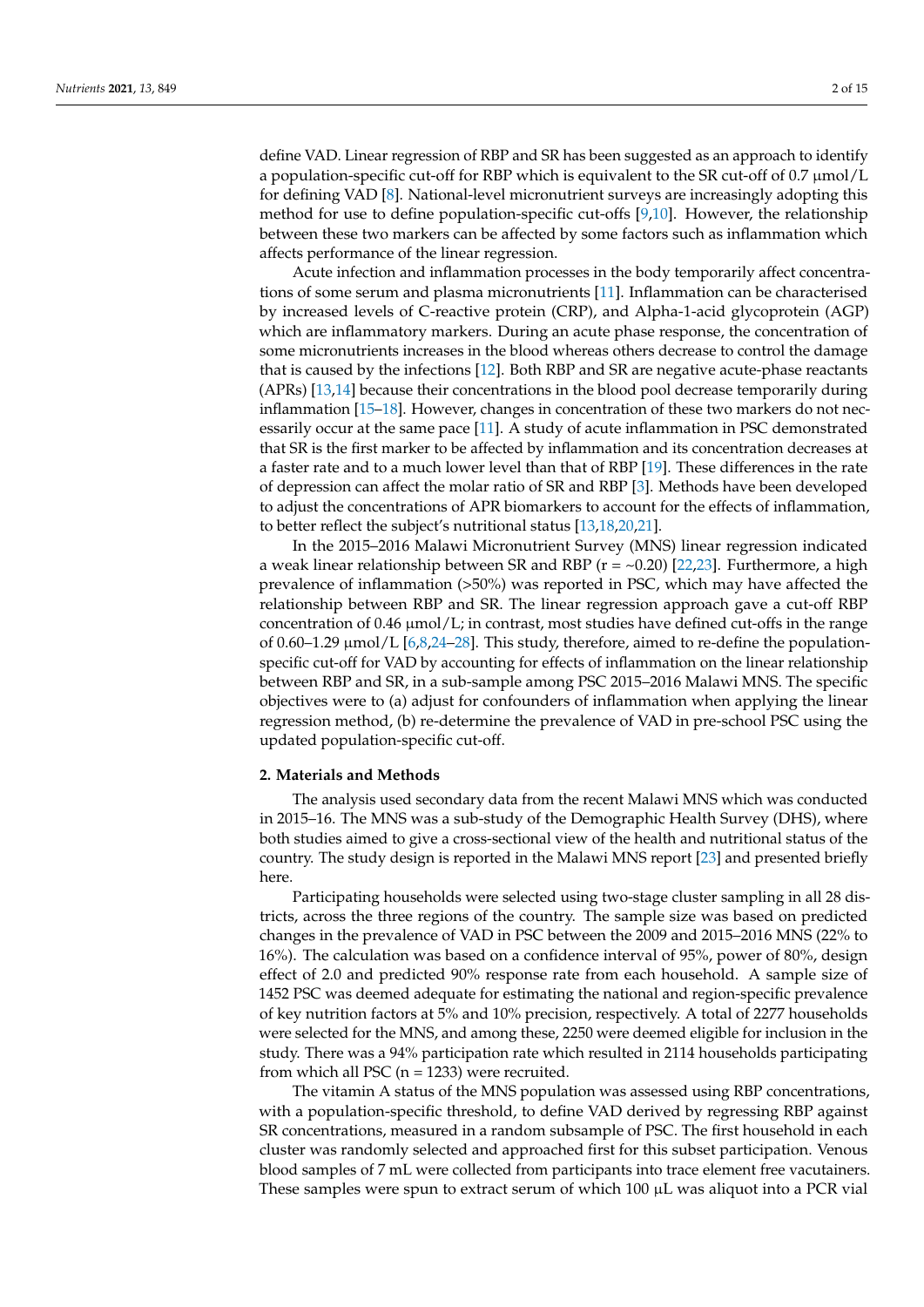which was shipped to the VitMin lab (Willstaett, Germany) for RBP analysis by sandwich ELISA [\[29\]](#page-13-0). The ELISA method also analysed two inflammatory markers: CRP and AGP which were reported alongside RBP concentrations.

Another blood sample was collected from the subsample group for modified relative dose response (MRDR) and SR analysis. For MRDR, a small dose of SR analogue 3,4 didehydro SR (DR) was administered together with a fatty snack to the participants and blood samples were collected 4–6 h later [\[30\]](#page-13-1). A serum aliquot of 250  $\mu$ L was removed from this sample into a sterile vial for SR and SR analogue analysis. These samples were analysed by the INCAP lab (Guatemala city, Guatemala), using High-Performance Liquid Chromatography (HPLC). Assay quality control (QC) data denoting accuracy and precision were assessed using standard methods for RBP, CRP and AGP and found to be acceptable, while assay QC data was unavailable for retinol (see Discussion).

### *2.1. Statistical Analyses Used*

All SR concentrations above 3  $\mu$ mol/L were considered as outliers and were removed from this analysis. Data for both SR and RBP concentrations were examined for normality using histograms and measures of central tendency. Preliminary analyses were done to test if there were effects of inflammation on SR or RBP data. Multivariate (both CRP and AGP included) and bivariate (CRP and AGP added separately) analyses were run to test for associations with SR and RBP separately.

Several steps were followed to attempt to improve the relationship between SR and RBP. Firstly, the original analysis from the MNS survey was replicated and the Pearson's correlation coefficient between SR and RBP concentrations was calculated. Then, a linear regression was conducted between SR and RBP giving the equation:

$$
SR = \alpha + \beta(RBP) \qquad \text{Model 1}
$$

which was used to determine the RBP value that corresponded to the SR value of 0.7  $\mu$ mol/L.

Approaches to account for inflammation were applied to attempt to improve the relationship between SR and RBP. Three methods were used to account for inflammation as a primary confounder. The first method was the internal correction factor (ICF) criteria originally proposed by Thurnham et al. [\[31\]](#page-13-2). For this, a new variable was created to define inflammation status in four stages: normal (CRP < 5 mg/L and AGP < 1.0 g/L), incubation (CRP  $>$  5 mg/L and AGP < 1.0 g/L), early convalescence (CRP  $>$  5 mg/L and  $AGP > 1.0 g/L$ ), and late convalescence (CRP < 5 mg/L and AGP > 1.0 g/L). This variable was then added to the linear regression to give:

## *SR* ∼ *RBP* + *INFLAMMAT ION STATUS* Model 2.

The second method involved adding CRP and AGP as continuous variables to the model, without defining inflammation criteria, resulting in the model:

$$
SR \sim RBP + CRP + AGP
$$
 Model 3

The third method involved removing from the dataset participants with inflammation defined as  $CRP > 5$  mg/L and/or  $AGP > 1$  g/L before running the linear regression. This equation was similar to model 1 but had a lower sample size due to the removal of inflamed participants. This gave the model:

$$
SR = \alpha + \beta(RBP) \qquad \text{Model 4}
$$

Results obtained from models 2 to 4 were compared to the original unadjusted regression (model 1) to determine if there was a cut-off derived, that was more consistent with literature. All outcomes were interpreted with reference to the three statements below:

- A strong correlation between the two variables, preferably  $r \geq 0.7$  [\[32\]](#page-13-3).
- A clear linear relationship between the SR and RBP observed in the scatter plot.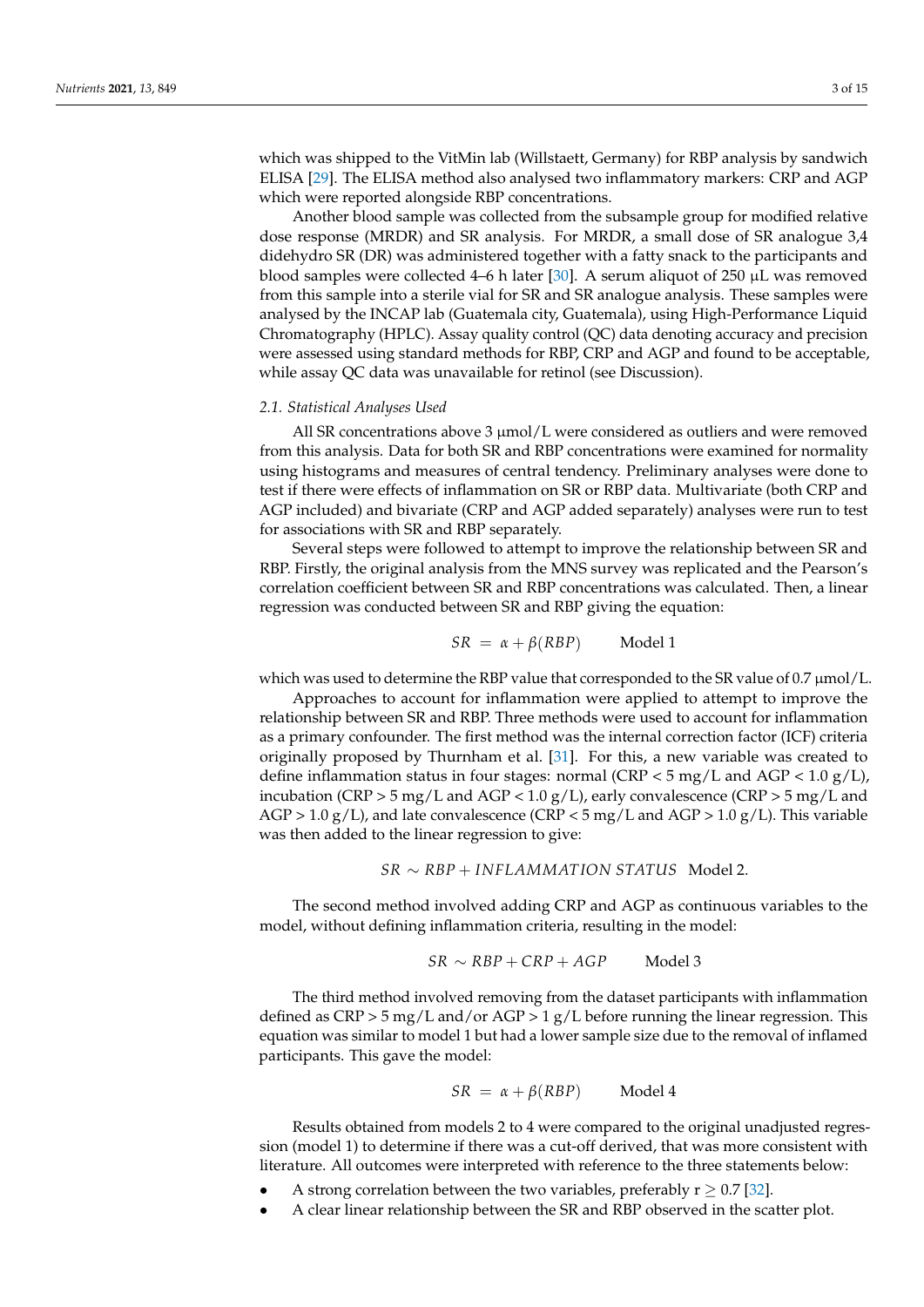• A linear regression equation that gives a cut-off value which reflects evidence that the SR: RBP ratio is < 1.0, especially in the presence of inflammation.

The newly determined cut-off was then applied to the inflammation-adjusted RBP data to determine a new prevalence estimate of VAD. The data was adjusted for inflammation using the BRINDA method. This method uses  $log_e$ -transformed values and adjusts values for all participants whose CRP and AGP values are above the maximum 10th decile. This adjustment method is explained in detail elsewhere [\[33\]](#page-13-4).

All analyses of this study were made using R programming language, version 3.6.1 [\[34\]](#page-13-5), in RStudio [\[35\]](#page-13-6). Results are presented as means  $\pm$  SD and point estimates are presented with the 95% confidence interval (CI). Two-tailed *t*-tests for un-paired data were applied to test for significant differences of means between the sub-sample and full sample groups. For point estimates, two-tailed proportion z-tests or Fisher's exact probability test (based on sample size) were used. A *p*-value of 0.05 was considered statistically significant. All results were weighted to account for survey design. Each household was weighted during sample collection to account for the stratified sampling. In this study, the weights for each participant (based on the household of origin) are applied using mathematical calculations that are recommended by the Demographic Health Survey (DHS) to give indicators at a national level.

# *2.2. Ethical Considerations*

The datasets used in the current analysis were downloaded with permission from the DHS website [\(http://dhsprogram.com,](http://dhsprogram.com) accessed on 15 January 2020). The MNS study as a sub-study of DHS was approved by the National Health Sciences Research Committee of Malawi, reference number NHSRC 15/5/1436. Procedures followed for informed consent and assent are reported in detail in the MNS report [\[23\]](#page-12-17). Ethical approval for the re-analysis of the VAD data for this study was obtained through the London School of Hygiene & Tropical Medicine Observational Research Ethics Committee (Reference 21903, 17 April 2020).

# **3. Results**

A total of 1233 PSC were surveyed in the MNS survey with similar numbers of male and females. Of these, 1102 participants agreed to have venipuncture blood collected; the other 131 PSC with no available biological data were excluded from this analysis. The regression analysis only focused on a sub-sample (n = 74) for which SR was analysed. Two observations for SR were considered outliers using the pre-defined cut-off values and were removed from the analysis, leaving 72 participants with RBP and SR data (sub-sample) and 1100 participants with RBP data only (full sample). A flow chart detailing participant inclusion is found as supplementary Figure S1. Histograms showing the distribution of RBP and SR concentrations in the sub-samples are presented in Figure [1.](#page-4-0) The distribution of RBP concentrations was skewed towards the low end of the range, with 24% of the observations being  $\langle 0.7 \mu \text{mol/L}$ . Data points for SR followed a bell-shaped distribution and 79% of the data points were  $>0.7 \mu$ mol/L. The mean concentration of SR was greater than that of RBP.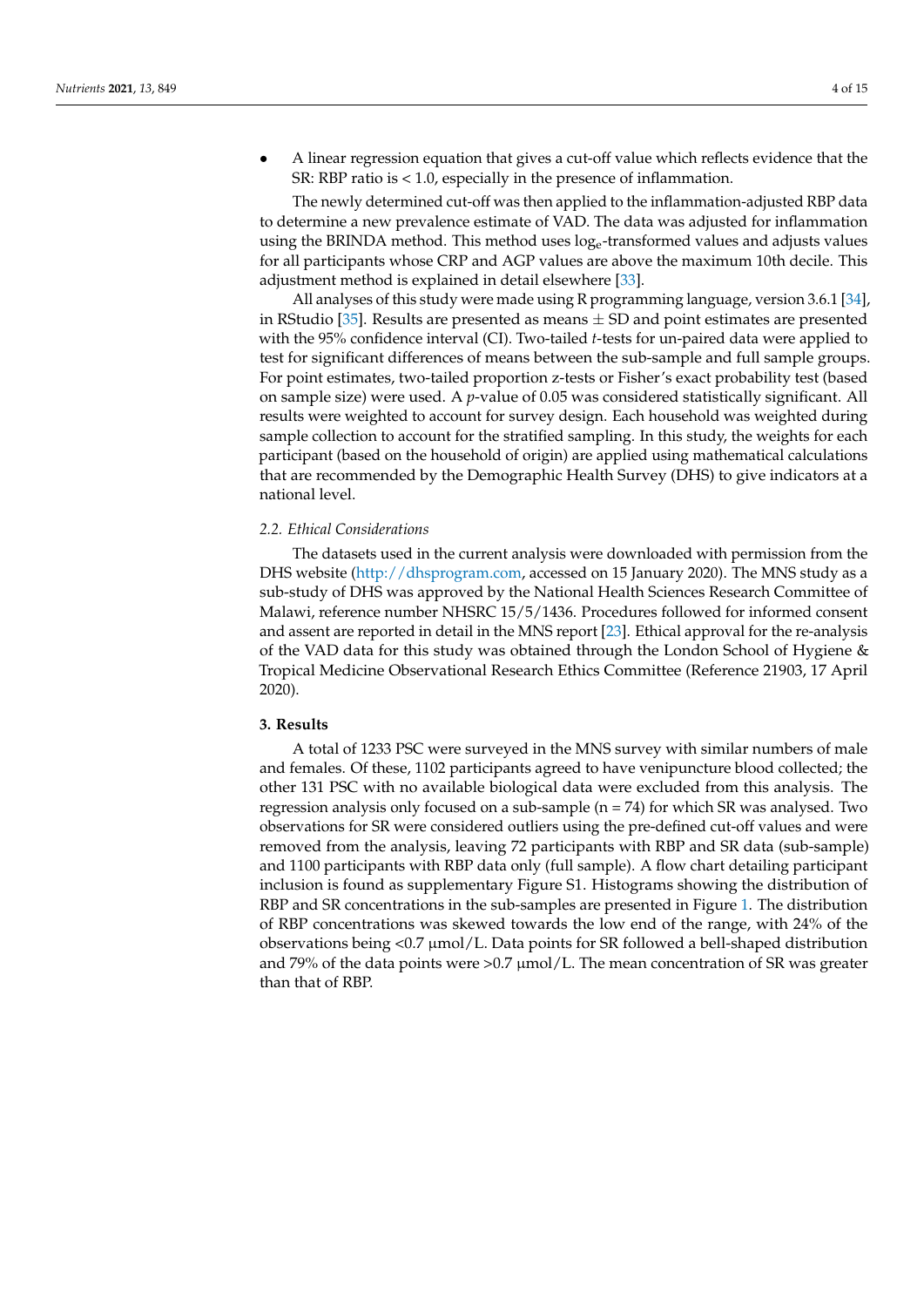<span id="page-4-0"></span>

**Figure 1.** Histograms of (**a**) Retinol Binding Protein and (**b**) Serum Retinol concentrations from the sub-sample of n = 72 preschool children*.* preschool children. **Figure 1.** Histograms of (**a**) Retinol Binding Protein and (**b**) Serum Retinol concentrations from the sub-sample of n = 72

# *3.1. Descriptive Results 3.1. Descriptive Results*

The mean concentration of RBP in the subsample was  $0.90 \pm 0.25$   $\mu$ mol/L and was similar to the full sample set  $(0.89 \pm 0.27 \mu mol/L)$ . The mean concentration of SR in the sub-sample was  $0.98 \pm 0.35$  µmol/L as shown in Table [1.](#page-4-1) For CRP and AGP, the geometric means were used to account for skewed data. These are presented in Table [1](#page-4-1) nentiation. The geometric mean of CRP in the sub-sample was 1.00 mg/L with a method of  $200 \times 500 \times 10^{-10}$ a median of 0.66 mg/L and an interquartile range (IQR) of 0.26–3.22 mg/L, respectively, whereas for AGR the second is maximum of 0.86  $\mu$  the spectrum of 0.84  $\mu$  /L and the IQR of 0.59–1.43 g/L. In the full sample, the geometric mean of CRP was  $1.47 \text{ mg/L}$  whereas for AGP it was  $1.15 \text{ g/L}$ . The medians and IQR for the full sample were  $1.39 \text{ mg/L}$ (0.41–4.70 mg/L) and 1.11  $g/L$  (0.74–1.83 mg/L) for CRP and AGP, respectively. There was a high prevalence of inflammation in the sub-sample with  $43\%$  [95% CI: 28; 59] of the PSC having elevated levels of inflammatory markers. Most of those inflamed were in the late  $\alpha$  of inflammation (21%) followed by the early stage of inflammation (18%) (21%) followed by the early stage of inflammation (18%). stage of inflammation (21%) followed by the early stage of inflammation (18%). after exponentiation. The geometric mean of CRP in the sub-sample was  $1.00 \text{ mg/L}$  with whereas for AGP the geometric mean was  $0.95$  g/L, the median  $0.84$  g/L and the IQR

<span id="page-4-1"></span>**Table 1.** Characteristics of vitamin A and inflammatory biomarkers in the sub-sample used for **Table 1.** Characteristics of vitamin A and inflammatory biomarkers in the sub-sample used for linear linear regression of pre-school children in Malawi*.*  regression of pre-school children in Malawi.

|                            | Sub-Sample |                                      | <b>Full Sample</b> |                     |      |
|----------------------------|------------|--------------------------------------|--------------------|---------------------|------|
| <b>Biomarkers</b>          | n          | mean $\pm$ SD                        | n                  | mean $\pm$ SD       | p    |
| Age $(mo)$                 | 72         | $33 + 14$                            | 1100               | $32 \pm 15$         | 0.74 |
| $RBP$ ( $\mu$ mol/L)       | 72         | $0.90 \pm 0.25$                      | 1100               | $0.89 \pm 0.27$     | 0.88 |
| $SR \, (\mu \text{mol/L})$ | 72         | $0.98 \pm 0.35$                      | 1100               |                     |      |
| $CRP (mg/L)$ *             | 72         | $1.00(0.26 - 3.22)$                  | 1100               | $1.47(0.41 - 4.7)$  | 0.08 |
| $AGP(g/L)$ *               | 72         | $0.95(0.59 - 1.43)$                  | 1100               | $1.15(0.74 - 1.83)$ | 0.00 |
|                            |            | <b>Inflammatory Markers (95% CI)</b> |                    |                     |      |
| Normal $(\% )$             | 32         | 57 (41;72)                           | 450                | 43 (38:49)          |      |
| Total inflamed (%)         | 40         | 43 (28;59)                           | 650                | 57 (52;63)          |      |
| Incubation $(\%)$          | 2          | 4(0,14)                              | 14                 | 1(0;2)              |      |
| Early stage $(\%)$         | 19         | 18(10;31)                            | 264                | 23 (19:28)          |      |
| Late stage $(\% )$         | 19         | 21 (12:34)                           | 372                | 33 (29:37)          |      |

Fisher's exact *t*-test was used for these tests due to the small sample size of the sub-sample. RBP: Retinol Binding Protein, SR: Serum Retinol, CRP: C-reactive protein, AGP: alpha-1-acid glycoprotein. \* geometric means were used<br>and are presented after exponentiation. Interguarile ranges are presented in braskets, normal (CBB < 5 mg / I and are presented after exponentiation, Interquartile ranges are presented in brackets. normal (CRP < 5 mg/L and AGP < 1.0 g/L), incubation (CRP > 5 mg/L and AGP < 1.0 g/L), early convalescence (CRP > 5 mg/L and  $AGP > 1.0 g/L$ , and late convalescence (CRP < 5 mg/L and AGP > 1.0 g/L).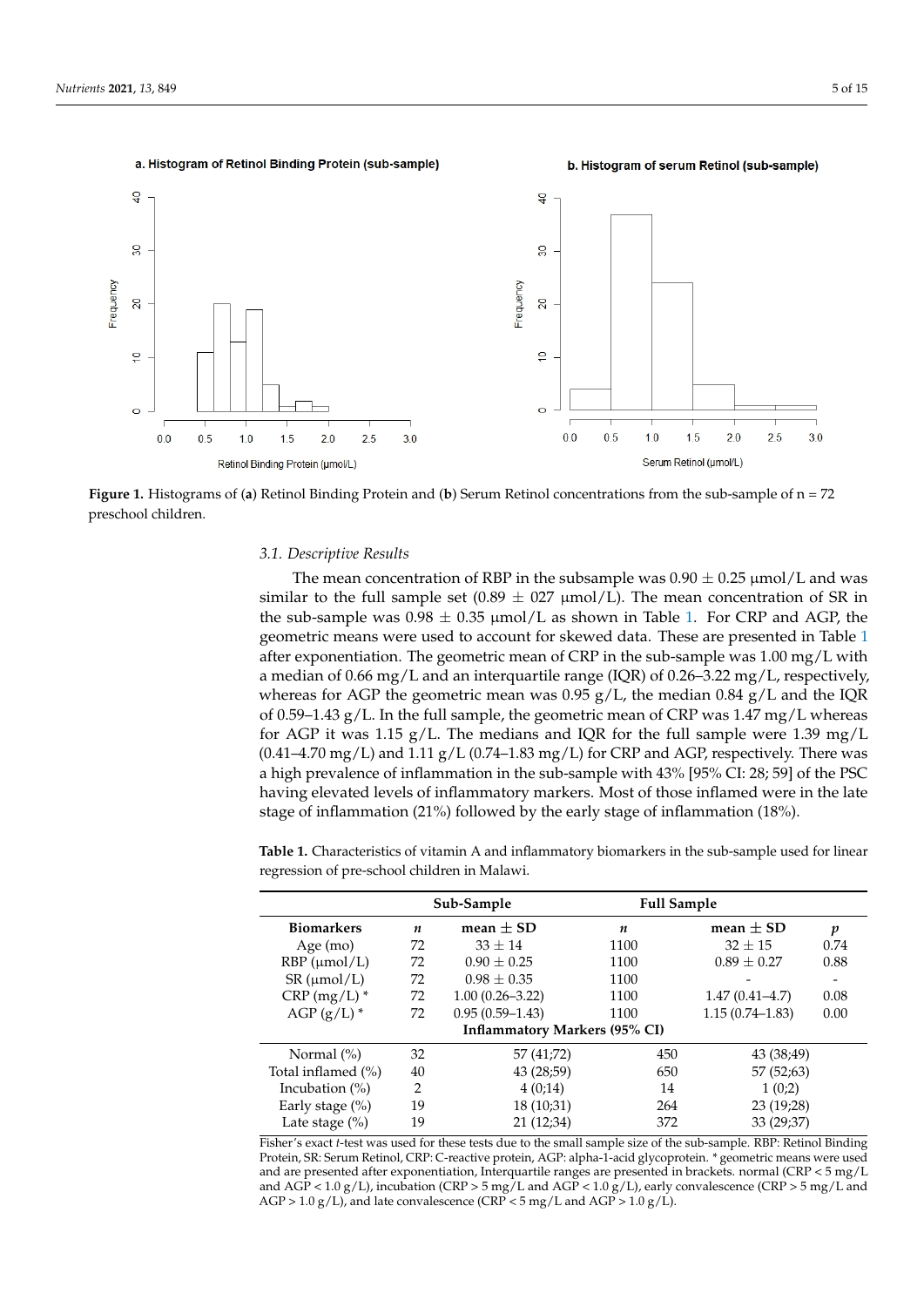# *3.2. Associations between Vitamin A Biomarkers and Inflammatory Biomarkers*

Bivariate and multivariate analyses indicated weak associations between both vitamin-A biomarkers and inflammatory markers. For the bivariate analysis, CRP and AGP were negatively associated with both RBP and SR (Table [2\)](#page-5-0). Differences between bivariate and the multivariate analyses were minimal for both RBP and SR.

<span id="page-5-0"></span>**Table 2.** Associations between the vitamin A biomarkers and the inflammatory markers to test for effects of inflammation in the sub-sample.

| <b>Biomarkers</b> | $\boldsymbol{n}$ | Intercept (95% CI) | <b>Beta Coefficient</b>      |                               |  |
|-------------------|------------------|--------------------|------------------------------|-------------------------------|--|
|                   |                  |                    | <b>CRP (95% CI)</b>          | <b>AGP (95% CI)</b>           |  |
|                   |                  |                    | <b>Bivariate Analysis</b>    |                               |  |
| <b>RBP</b>        | 72               | 0.98(0.91; 1.05)   | $-0.01(-0.01; 0.00)$         | <b>NA</b>                     |  |
|                   |                  | 1.09(0.95; 1.23)   | ΝA                           | $-0.13$ ( $-0.23$ ; $-0.03$ ) |  |
| <b>SR</b>         | 72               | 1.01(0.94; 1.14)   | $-0.01(-0.01; 0.00)$         | <b>NA</b>                     |  |
|                   |                  | 1.04(0.85; 1.24)   | <b>NA</b>                    | $-0.04(-0.18; 0.10)$          |  |
|                   |                  |                    | <b>Multivariate Analysis</b> |                               |  |
| <b>RBP</b>        | 72               | 1.05(0.92; 1.19)   | $-0.01$ ( $-0.01$ ; 0.00)    | $-0.06(-0.17; 0.04)$          |  |
| <b>SR</b>         | 72               | 1.00(0.80; 1.20)   | $-0.01$ ( $-0.01$ ; 0.00)    | $0.04 (-0.12; 0.19)$          |  |

RBP: Retinol Binding Protein, SR: Serum Retinol, CRP: C-reactive protein, AGP: alpha-1-acid glycoprotein.

#### *3.3. Linear Regression Outputs*

The scatter plot for model 4 was produced and compared with that of model 1, due to differing sample sizes (Figure [2\)](#page-6-0). When PSC with inflammation (defined by raised  $CRP > 5$  mg/L and/or AGP  $> 1$  g/L) were removed from the sample size (model 4), changes were observed for SR data but not for RBP data. The maximum SR value in the whole sub-sample ( $n = 72$ ) was 2.94  $\mu$ mol/L and this decreased to 1.68  $\mu$ mol/L for model 4 (n = 32) when inflamed participants were removed. The mean concentration of SR in the whole sub-sample was  $0.98 \pm 0.35$  µmol/L and there was not much change  $(1.00 \pm 0.23 \,\mu\text{mol/L})$  after the inflamed individuals were removed. The data points for model 4 were more concentrated on the lower range of both RBP and SR concentrations, compared to those of model 1.

Table [3](#page-6-1) presents the regression outputs and calculated cut-off values. Model 1 showed a poor correlation between SR and RBP, with a correlation coefficient of determination of 0.2. The model also indicated that a 1  $\mu$ mol/L increase in RBP was associated with a  $0.62 \mu$  mol/L increase in SR. For this model, an RBP cut-off of 0.45  $\mu$ mol/L was equivalent to 0.7 µmol/L of SR. Adjusting for different stages of inflammation (model 2) showed that participants who were in the early and late convalescence stages had lower SR concentrations than those in incubation. This model was a poorer fit than the original model because it gave an even lower correlation coefficient of SR and RBP. When CRP and AGP were added to the regression model directly (model 3), the correlation estimate was slightly higher, however, the obtained cut-off value was still low  $(0.43 \mu \text{mol/L})$ .

When PSC with inflammation were removed from the analysis, SR concentration was on average  $0.37 \mu \text{mol/L}$  higher than RBP and the derived threshold was  $0.43 \mu \text{mol/L}$ . The relationship between SR and RBP was the lowest (across all methods) with this method, as only 12% of the variation in SR could be explained by RBP. The adjusted model did not give cut-off values which were higher than the original one.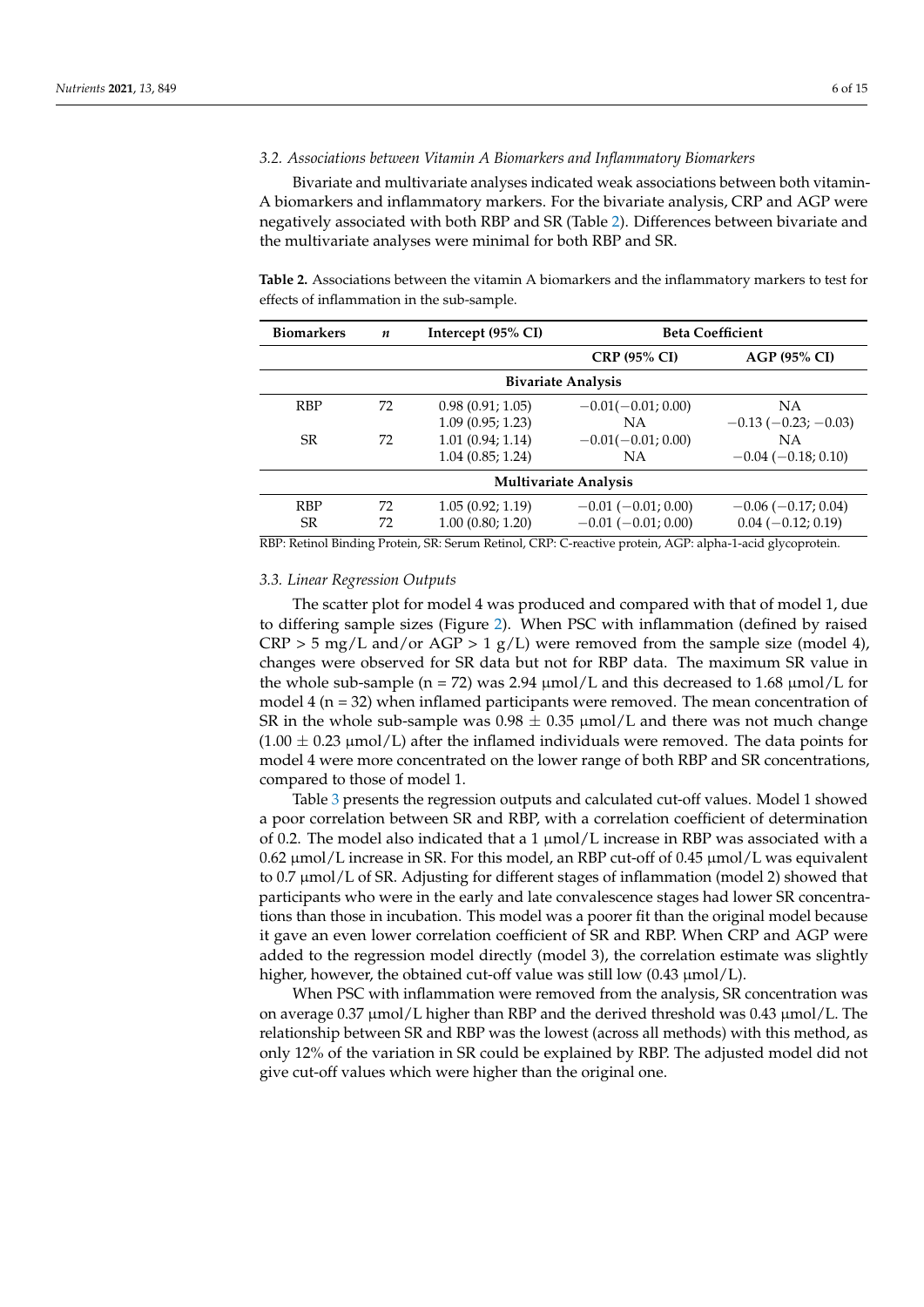

<span id="page-6-0"></span>

children (a) before removing inflamed participants ( $n = 72$ ), (b) after removing inflamed participants ( $n = 32$ ). **Figure 2.** Scatterplots of Retinol Binding Protein against Serum Retinol concentrations from the sub-sample of pre-school

children (**a**) before removing inflamed participants (n = 72), (**b**) after removing inflamed participants (n = 32)*.*

| <b>Correction Method</b>                                  | <b>Linear Equation</b><br>Coefficients |             | Correlation<br>Estimate | $\mathbb{R}^2$ | Calculated<br>Cut-Off<br>$(\mu mol/L)$ |
|-----------------------------------------------------------|----------------------------------------|-------------|-------------------------|----------------|----------------------------------------|
|                                                           | Intercept                              | <b>Beta</b> |                         |                |                                        |
| Original regression (model 1)                             | 0.43                                   | 0.62        | 0.45                    | 0.20           | 0.45                                   |
| Categorical inflammation adjusted<br>regression (model 2) | 0.35                                   | 0.64        |                         |                |                                        |
| Incubation                                                | $\qquad \qquad$                        | 0.11        | 0.42                    | 0.18           | 0.42                                   |
| Early                                                     |                                        | 0.09        |                         |                |                                        |
| Late                                                      |                                        | 0.09        |                         |                |                                        |
| Continuous inflammation adjusted<br>regression (model 3)  | 0.37                                   | 0.60        |                         |                |                                        |
| <b>CRP</b>                                                |                                        | 0.00        | 0.47                    | 0.22           | 0.43                                   |
| AGP                                                       |                                        | 0.07        |                         |                |                                        |
| Removing inflamed participants<br>(model 4)               | 0.47                                   | 0.53        | 0.44                    | 0.20           | 0.43                                   |

<span id="page-6-1"></span> $\mathbf 3$  presents the regression outputs and calculated cut-off values. Model 1  $\mathbf 1$  and  $\mathbf 2$  values. Model 1  $\mathbf 1$  and  $\mathbf 2$  and  $\mathbf 3$  and  $\mathbf 1$  and  $\mathbf 1$  and  $\mathbf 1$  and  $\mathbf 1$  and  $\mathbf 1$  and  $\mathbf 1$  an **Table 3.** Model outputs of the linear regression and correlation coefficients before and after correcting for confounders.

All coefficient values in this table are exponentiated, Model 3 had a smaller sample size (n = 32) after removing n = 40 inflamed participants. Inflammation was defined as: normal (CRP < 5 mg/L and AGP < 1.0 g/L), **Correction Method Linear Equation Coef-**convalescence (CRP < 5 mg/L and AGP > 1.0 g/L). incubation (CRP > 5 mg/L and AGP < 1.0 g/L), early convalescence (CRP > 5 mg/L and AGP > 1.0 g/L), and late<br>convalescence (CRP < 5 mg/L and AGP > 1.0 g/L).

#### **ficients**  *3.4. Prevalence of Vitamin A Deficiency*

After reviewing all the regression outputs presented in Table [3](#page-6-1) against the predetermined criteria, it was determined that regardless of the confounder adjustments,  $SR$  and RBP were still not better correlated and one marker could not be used to predict the other. Therefore, the WHO cut-off of 0.7  $\mu$ mol/L was used to determine VAD. For the BRINDA adjustments, both CRP and AGP were negatively associated with RBP in the full dataset and 57% of PSC had elevated levels of one or both acute-phase proteins.<br>Manufacture of the contract of the contract of the contract of the contract of the contract of the contract of Most of these inflamed participants were in the early and late stages of inflammation. The<br>RPLNDA mathed adjusts for the top 00% of classification above matrice  $[2(1.82 \times 10^{-19})]$ Early - 0.09 920 participants were adjusted for inflammation and 180 were unadjusted. The adjustment increased the mean RBP concentration from  $0.89 \pm 0.27 \mu$  mol/L to  $1.01 \pm 0.29 \mu$  mol/L. BRINDA method adjusts for the top 90% of elevated acute-phase proteins [\[36\]](#page-13-7); as such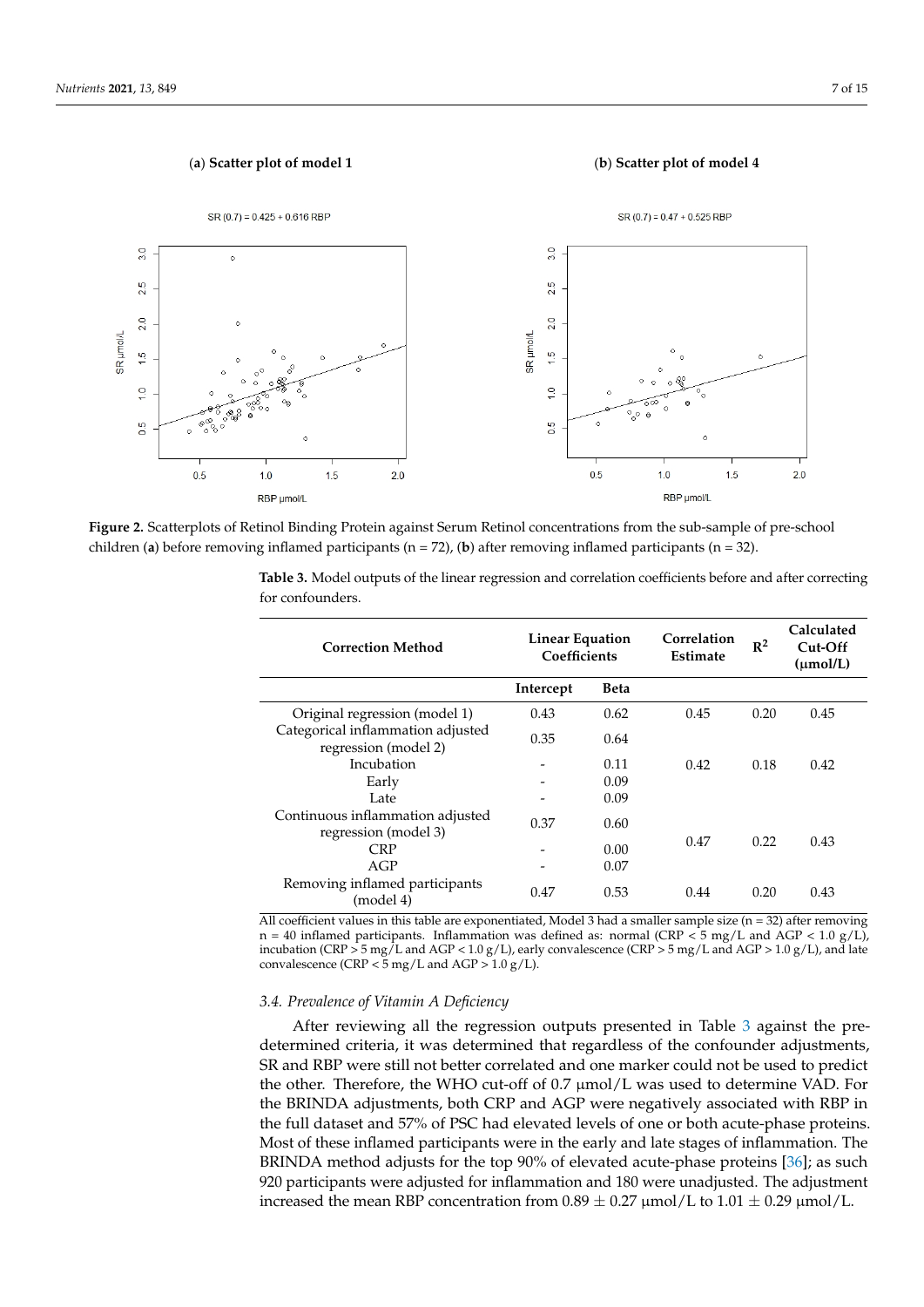When the cut-off of 0.7  $\mu$ mol/L was applied to the RBP data, before adjusting for inflammation, the prevalence of VAD was 24% (Table [4\)](#page-7-0). This reduced to 10% following adjustment by BRINDA. When the original cut-off mark of  $0.43 \mu$ mol/L was used, the estimated prevalence was 2% before adjusting for inflammation, and 0% afterwards.

<span id="page-7-0"></span>**Table 4.** Point estimates of vitamin A deficiency assessed using retinol-binding protein and inflammation assessed using C-reactive protein and Alpha-1-acid glycoprotein.

| <b>Biomarkers</b>             | n    | Prevalence % (95% CI)        |                 |  |  |
|-------------------------------|------|------------------------------|-----------------|--|--|
|                               |      | $0.43 \mu$ mol/L             | $0.7 \mu$ mol/L |  |  |
| Unadjusted RBP                | 1100 | 2(1; 4)                      | 24 (20; 29)     |  |  |
| <b>BRINDA</b><br>adjusted RBP | 1100 | 0(0; 1)                      | 10(7; 14)       |  |  |
|                               |      | <b>Inflammation Criteria</b> |                 |  |  |
|                               | n    |                              | % (95% CI)      |  |  |
| Total                         | 1100 | 57(52; 63)                   |                 |  |  |
| Incubation stage              | 14   |                              | 1(0; 2)         |  |  |
| Early stage                   | 264  |                              | 23(19; 28)      |  |  |
| Late stage                    | 372  |                              | 33 (29; 37)     |  |  |

RBP: Retinol Binding Protein. Inflammation was defined as: normal (CRP < 5 mg/L and AGP < 1.0 g/L), incubation (CRP > 5 mg/L and AGP < 1.0 g/L), early convalescence (CRP > 5 mg/L and AGP > 1.0 g/L), and late convalescence (CRP  $<$  5 mg/L and AGP  $>$  1.0 g/L).

#### **4. Discussion**

#### *4.1. Adjustment for Inflammation*

The relationship between SR and RBP was tested in a subsample of  $n = 72$  participants, to determine the cut-off mark for VAD using RBP data in the recent MNS in Malawi. The results showed a poor linear relationship between these two biomarkers which in turn gave a cut-off for RBP concentration lower than what has been published previously [\[6,](#page-12-2)[8](#page-12-4)[,24](#page-12-18)[–27\]](#page-12-20). Three different methods were applied to correct for inflammatory effects, in an attempt to improve the relationship between RBP and SR, but none of these methods improved the performance of the regression model.

Hence, the poor performance of the regression cannot be explained by the effects of inflammation, and this is further explored in the next section. Nonetheless, it is important to consider inflammation when interpreting SR and RBP concentration data. During the acute phase response, SR decreases further and at a faster rate than RBP. As such, lower concentrations of SR than RBP would be expected in the presence of acute infection. This changes the molar ratio of these two markers and the gap in acute phase reduction cannot be easily adjusted for. Other studies have found that although SR is associated with inflammation stage during infection, it is not associated with time [\[37\]](#page-13-8). Therefore, the rate at which SR decreases is primarily determined by the stage of inflammation, i.e., whether a person is in early, incubation or late stage of inflammation. Additionally, if an individual had a severe infection, their SR concentration would decrease further in a short time than an individual with a mild infection over the same time period. The effects of inflammation on RBP and SR are complex such that the current methods of inflammation adjustment (which are applied in this study) are imperfect and there may be a systematic bias in the estimation of VAD.

Two previous studies have established that the effects of inflammation on SR are mostly observed when CRP levels are elevated (early and incubation stages) but not when CRP levels are depressed (late stages) even if AGP is high [\[19,](#page-12-13)[37\]](#page-13-8). For the current study, similar results were also observed when associations between SR and the inflammatory markers were explored. In the combined analysis, AGP had a positive association with SR whilst CRP had a negative association with SR. This could have resulted because of collinearity as the bivariate analyses showed negative association for both inflammatory markers. Other studies have also reported similar findings [\[31,](#page-13-2)[38\]](#page-13-9), and this has a conse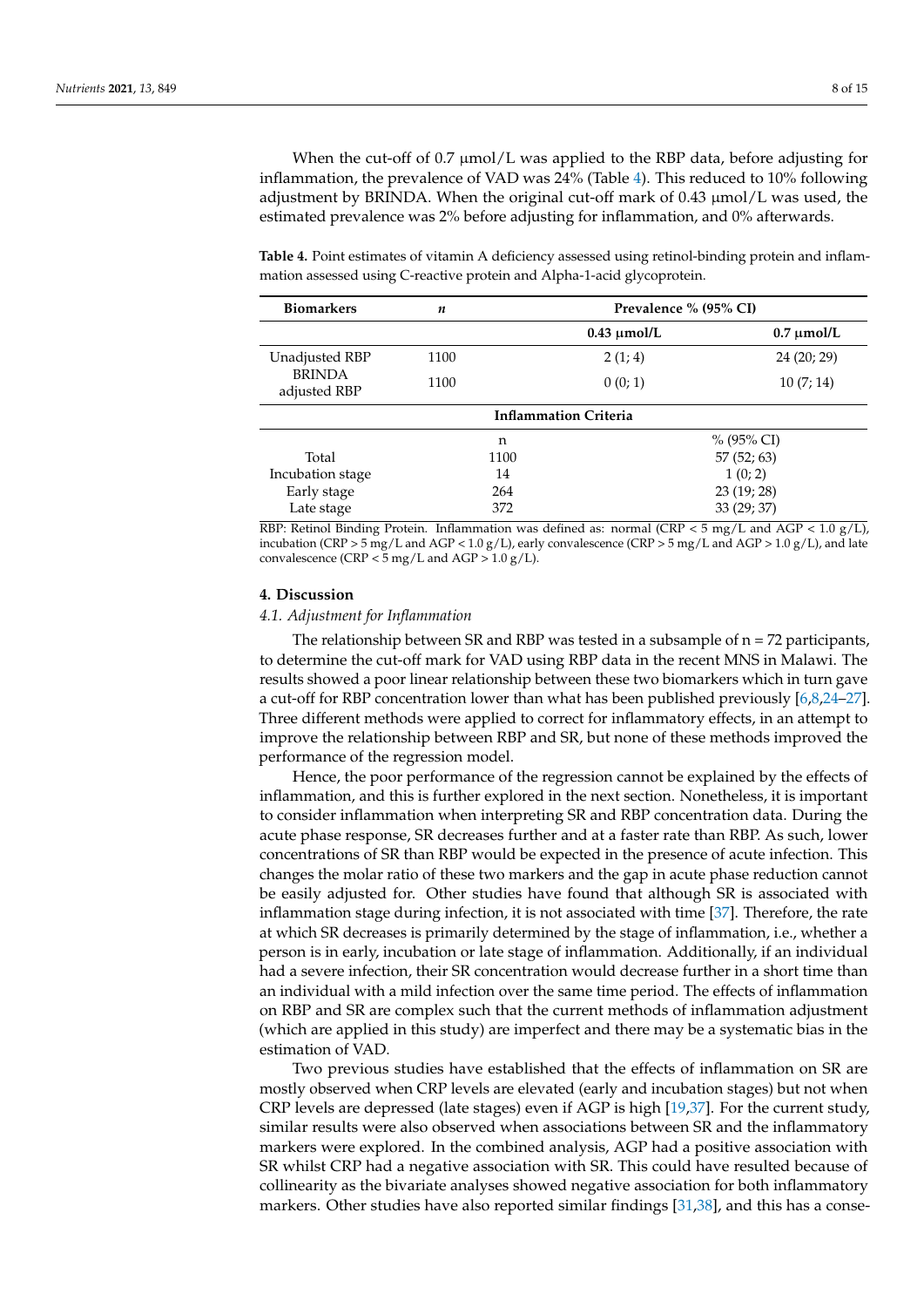quence for the inflammation adjustment methods that are used. It would appear that to accurately adjust for SR, only CRP should be accounted for as opposed to both CRP and AGP. Since SR supposedly normalises by late convalescence (when AGP is still elevated), adjusting the participants in this stage for inflammation could lead to over adjusting. On the other hand, RBP is associated with both CRP and AGP and as such would need to be corrected for using both inflammatory markers [\[18](#page-12-12)[,39\]](#page-13-10). This introduces a lot of complexities when the relationship between these two markers is considered. Linear regression may not be sufficiently robust to account for all these factors and to determine the appropriate cut-off mark for VAD in RBP data. There is a need for a more integrated method that not only applies standard inflammation adjustment methods but also takes into account the various inflammation effects on SR and RBP. The relationship between RBP and SR is complex and further research is required to explore the effects of various confounders.

### *4.2. Analytical Data*

Comparison of the SR and RBP concentrations in the sub-sample of PSC found higher concentrations of SR than RBP. An SR: RBP molar ratio > 1 is contrary to what literature suggests is biologically plausible, especially if the effects of inflammation and the presence of Apo-RBP are considered [\[3](#page-11-2)[,24,](#page-12-18)[40\]](#page-13-11). In studies where the cut-off mark as determined by linear regression was deemed accurate, the regression equation indicated a higher concentration of RBP than SR, or an almost equivalent relationship [\[41](#page-13-12)[–43\]](#page-13-13). This current study showed that SR values were on average  $0.3 \mu$ mol/L higher than RBP values as shown in Table [3.](#page-6-1)

Previously, analytical issues have been cited as a causative factor for lack of agreement between RBP and SR molar ratios in MNSs [\[44\]](#page-13-14). A systematic bias introduced during sample analysis could lead to an implausible SR: RBP ratio. This could explain the higher SR values that were observed and failure of the inflammation adjustments to improve the relationship between SR and RBP. To further investigate this, we requested analytical quality control (QC) data from the relevant laboratories.

There is limited availability of Certified Reference Materials in this analytical field, but a standard reference material (serum, BIORAD) at three concentrations was used as an independent check of RBP, CRP and AGP analyses by the VitMin laboratory. These were introduced at the analytical laboratory; they were prepared in the same way as the MNS samples and run with each batch. For RBP, the low, medium and high concentration references had inter-assay coefficients of variation (CV) of 5.73%, 5.39% and 11.81%, respectively. For CRP, the CV were 7.36%, 6.04% and 4.21%, for low, medium and high references, respectively. For AGP the CV for the low, medium and high concentration of reference materials were 13.67%, 11.76%, and 12.83%, respectively. The limit of detection for RBP, CRP and AGP was 0.1  $\mu$ mol/L, 0.2 mg/L and 0.1 g/L, respectively. The average inter-assay CV across the three concentrations of reference materials for RBP, CRP and AGP was 7.65%, 5.87% and 12.75%, respectively. There was no evidence of any systematic bias for these analytes. No standard reference materials were run in the analysis of SR concentrations at the INCAP laboratory, so it is not possible to independently benchmark the quality of those analytical data.

Good sample management, assay selection and assay performance are crucial to ensure accurate results. Unfortunately, there is inconsistent reporting practices for MNS data [\[45\]](#page-13-15), which poses a great challenge of understanding data quality. If reporting of QC data were standardised for surveys, it would improve the recognition of the quality of work done by the laboratories and increase the confidence in comparing results between surveys in different locations, or through time. The sample management of SR is more challenging to handle because the SR is photo- and temperature-sensitive as opposed to RBP which is more stable [\[6](#page-12-2)[,8\]](#page-12-4). Furthermore, SR requires more complex assays to analyse, e.g., HPLC [\[46\]](#page-13-16), whereas RBP can be analysed by simplified methods, such as Enzyme-Linked Immunosorbent Assay (ELISA) [\[29\]](#page-13-0). If proper laboratory practices are not followed, it is easier to have assay complications arising from the complexity of HPLC,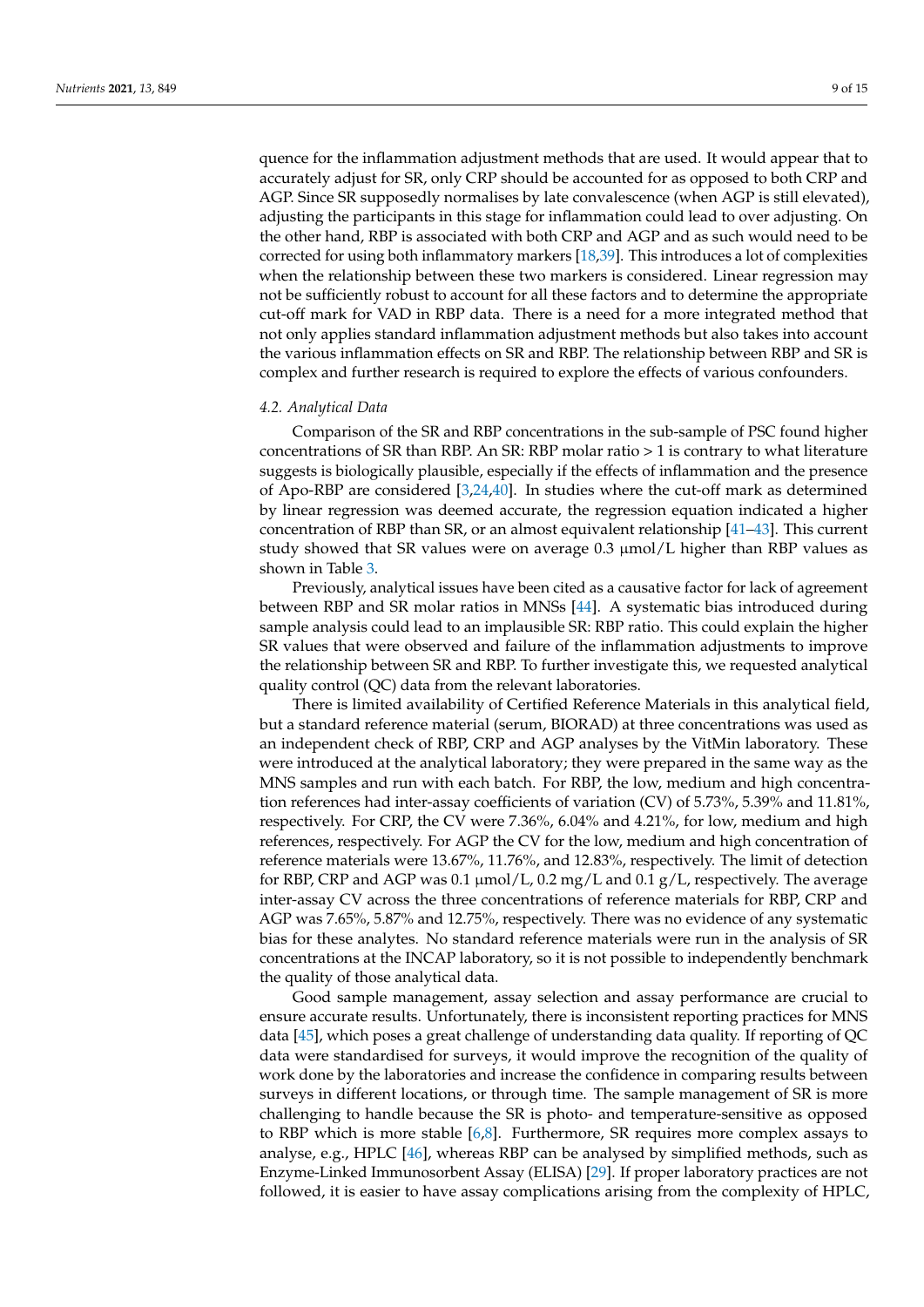leading to inaccurate results. Whilst the RBP and inflammation QC data indicate that survey sample data for these parameters were comparable with each other, it was not possible to assess this for the SR data. In future surveys, it is suggested that the inclusion of an independent reference material would be beneficial to better understand the specific population relationship between SR and RBP, as well as inflammation biomarkers.

There are other factors as well that affect the relationship between SR and RBP such as zinc deficiency [\[20,](#page-12-14)[47\]](#page-13-17), and severe acute malnutrition (SAM) [\[24,](#page-12-18)[48,](#page-13-18)[49\]](#page-13-19) which are common in PSC of Malawi [\[23\]](#page-12-17). Low zinc levels and SAM lower the concentration of holo-RBP in the blood, which further decreases the molar ratio of SR to RBP [\[50,](#page-13-20)[51\]](#page-13-21). There are no validated methods for correcting for these confounders when linear regression (or any other method) is used. Nonetheless, with the reported high prevalence of zinc deficiency in this population group [\[20\]](#page-12-14), a high molar ratio of SR to RBP (as found in the results) is inconsistent. The findings of the current study, not only point to possible data quality issues but also highlight the limitations of the linear regression approach to determine the threshold for VAD using RBP concentrations. Studies that explored the linear regression relationship and found thresholds that were agreeable, have had greater sub-sample sizes than the Malawi MNS. The sub-sample sizes ranged from 123 to 239 individuals, representing 15 to 26% of the total sample [\[8,](#page-12-4)[24\]](#page-12-18). There is thus a need to statistically determine the size of the subsample to support the regression approach, to ensure that it is large enough to provide a robust estimate of the relationship between the two markers, and in some cases it may be preferable to measure SR in the whole population.

In the Malawi MNS, MRDR was assessed as well to determine the concentration of vitamin A in the subsample in which SR concentration was determined [\[23\]](#page-12-17). Results of MRDR indicated a low prevalence of VAD (MRDR  $\geq$  0.060), however, MRDR results are a ratio of DR to SR, which means the MRDR results will be affected by any problems with SR values. Furthermore, the MRDR samples for this survey were collected, transported and analysed together with the SR, as such any issues with sample management throughout the analysis chain, e.g., contamination or use of different calibrators [\[44\]](#page-13-14), that might have affected SR would likely have affected MRDR too.

### *4.3. Alternative Approaches to Determining VAD Prevalence*

Assessment of VAD using RBP concentrations will remain a challenge until an appropriate deficiency threshold can be determined. Literature exists to support the optimization of cut-off markers of a single biomarker, using validated statistical approaches [\[52](#page-13-22)[–54\]](#page-13-23). The minimum *p*-value approach, for instance, is a method that selects the cut-off value which gives the most significant statistical difference between the two diagnostic groups [\[55\]](#page-13-24). In the present case, such methods could be used as alternatives for determining the cut-off of RBP concentration without using SR concentration as a predictor. This method could be applied on existing single, or pooled datasets of micronutrient surveys to test for optimal cut-off points for RBP. The findings could then be incorporated in the design of randomized controlled trials for a more robust approach and to validate the newly identified cut-off marks [\[54\]](#page-13-23), because cross-sectional survey data cannot be used to validate cut-offs [\[56\]](#page-14-0).

Linear regression could not be used to determine the population-specific cut-off of PSC because of the poor performance of the method. None of the confounder adjustments were able to improve the relationship between SR and RBP to a satisfactory level. As such, the threshold concentration of SR of 0.7  $\mu$ mol/L suggested by WHO was used to determine VAD in the RBP concentrations [\[7\]](#page-12-3). This value assumes a 1:1 molar ratio between the two biomarkers but with all biological factors in play, the possibility of this ratio occurring is low. However, it may be a preferable approach compared to that of a regression method with a poor correlation.

Similar approaches have been followed by MNS conducted in Sierra Leone [\[10\]](#page-12-6), and Ghana [\[9\]](#page-12-5), where linear regression gave a cut-off mark that was below the expected range. Notably, for these surveys, there was a good correlation between SR and RBP, but still, the linear equation gave a lower than expected cut-off mark. Nonetheless, issues with linear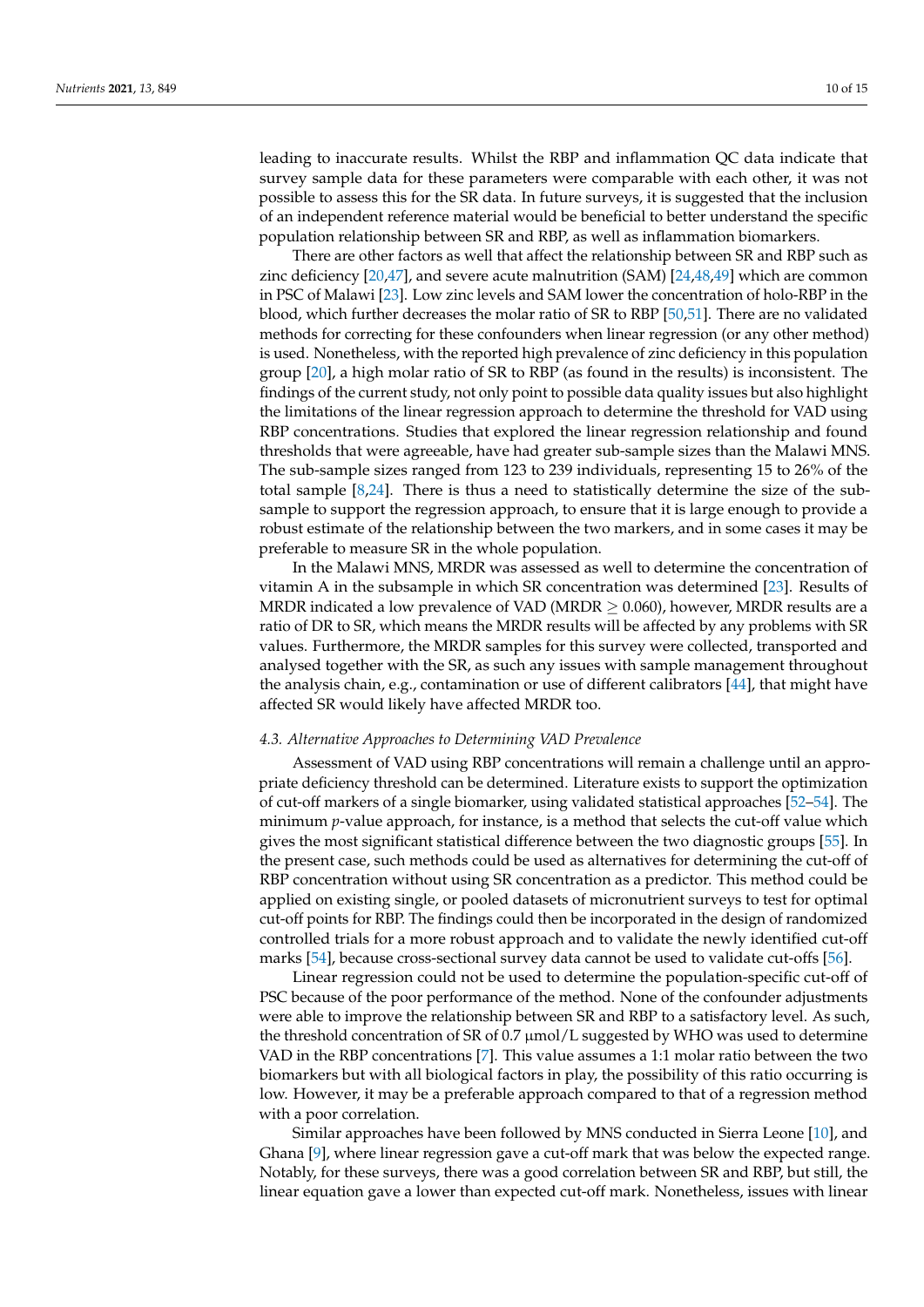regression were noted by the responsible researchers of those surveys done in Sierra Leone and Ghana and prompted them to make an informed decision to use the WHO cut-off for SR to define VAD in RBP concentrations. The implications of a poorly defined threshold for VAD in MNS are serious, since the results are used by multiple stakeholders to make decisions on intervention programmes (e.g., fortification or supplementation) that affect millions of lives.

For other surveys like that done in The Gambia, there was a strong correlation between SR and RBP concentrations ( $R^2 = 0.9$ ), and the linear regression equation gave a cut-off mark of  $0.7 \mu$ mol/L, which is within the acceptable range and was used to determine VAD prevalence [\[42\]](#page-13-25). Similarly, in Oman, SR and RBP concentrations correlated well ( $R^2 = 0.9$ ) and gave a cut-off mark of 0.73  $\mu$ mol/L, which was used to determine VAD prevalence [\[43\]](#page-13-13). For this survey, only 20.2% of the PSC had elevated levels of CRP and AGP, whereas, for the Gambia, this was not clearly described. Based on this, it appears linear regression does work favourably in other situations, possibly when there are lower levels of inflammation among the participants. However, there is no apparent consensus on the use of, and interpretation of linear regression for VAD cut-off in national MNS.

The SR cut-off of 0.7 µmol/L that is recommended by WHO is based on literature that builds from the suggestion made by the United States Interdepartmental Committee on Nutrition for National Defence (ICNND) for surveys done among military groups in 1963 [\[57\]](#page-14-1). In that survey report, the US ICNND suggested that SR values ranging from 10–20  $\mu$ g/100 mL (0.35–0.70  $\mu$ mol/L) indicate low vitamin A whilst those below this range are deficient, and those above it are normal. The rationale for this suggestion was not discussed in this report and the most recent WHO paper that discusses the cut-off value for SR was published in 1996 [\[7\]](#page-12-3); nearly three decades ago and still refers to the same cut-off mark. Despite the lack of updating and proper validation of this threshold, it is still used globally to identify VAD in PSC through SR and sometimes RBP concentrations (when it's used as a proxy), in national and sub-national MNS. This challenge is present with most thresholds of nutrition biomarkers [\[56](#page-14-0)[,58\]](#page-14-2), especially those where proper development and validation procedures were not followed. After close to 60 years, the cut-off value for SR needs to be reviewed through properly designed studies and updated methods, to determine its accuracy and relevance for different countries and age groups. In light of this, the cut-off value for RBP as a proxy for SR thus needs careful consideration. Further research to better understand the transport mechanisms of SR through RBP, and the concentration differences of Apo- and Holo-RBP under different physiological conditions, could lead to the establishment of better cut-off values for RBP that do not rely on SR.

### *4.4. Policy Implications*

The threshold of 0.7  $\mu$ mol/L gave a prevalence which is higher than the estimated VAD prevalence that was reported using the cut-off value determined through linear regression [\[23\]](#page-12-17). The prevalence of 10% appears to be more consistent considering global data [\[2\]](#page-11-1). Full coverage of national-level intervention programs is likely required to completely eradicate the problem of VAD [\[59\]](#page-14-3). However, in Malawi, this was not the case with uptake of vitamin A capsules in PSC in the six months preceding the MNS of 71% [\[23\]](#page-12-17). Furthermore, previous data have shown that most households in Malawi did not meet their vitamin A dietary requirements in the year 2016–2017 [\[60\]](#page-14-4), that there was, in fact, a decrease in consumption of vitamin A at this point compared to 2010–2011. Considering the likelihood of widespread dietary shortfalls of vitamin A, and the incomplete coverage of supplements, it is likely that some VAD occurs in Malawi. Nonetheless, a VAD prevalence of 10% is below the level considered to be of significant public health concern among PSC [\[2](#page-11-1)[,61\]](#page-14-5), and this may reflect the success of the vitamin A intervention programmes in the country.

A strength of this study is the examination of inflammation markers in conjunction with vitamin A biomarkers to potentially improve the accuracy of VAD prevalence estimates. However, a major challenge was the apparent bias between SR and RBP concentration data which compromised the analysis. The lack of QC information for the SR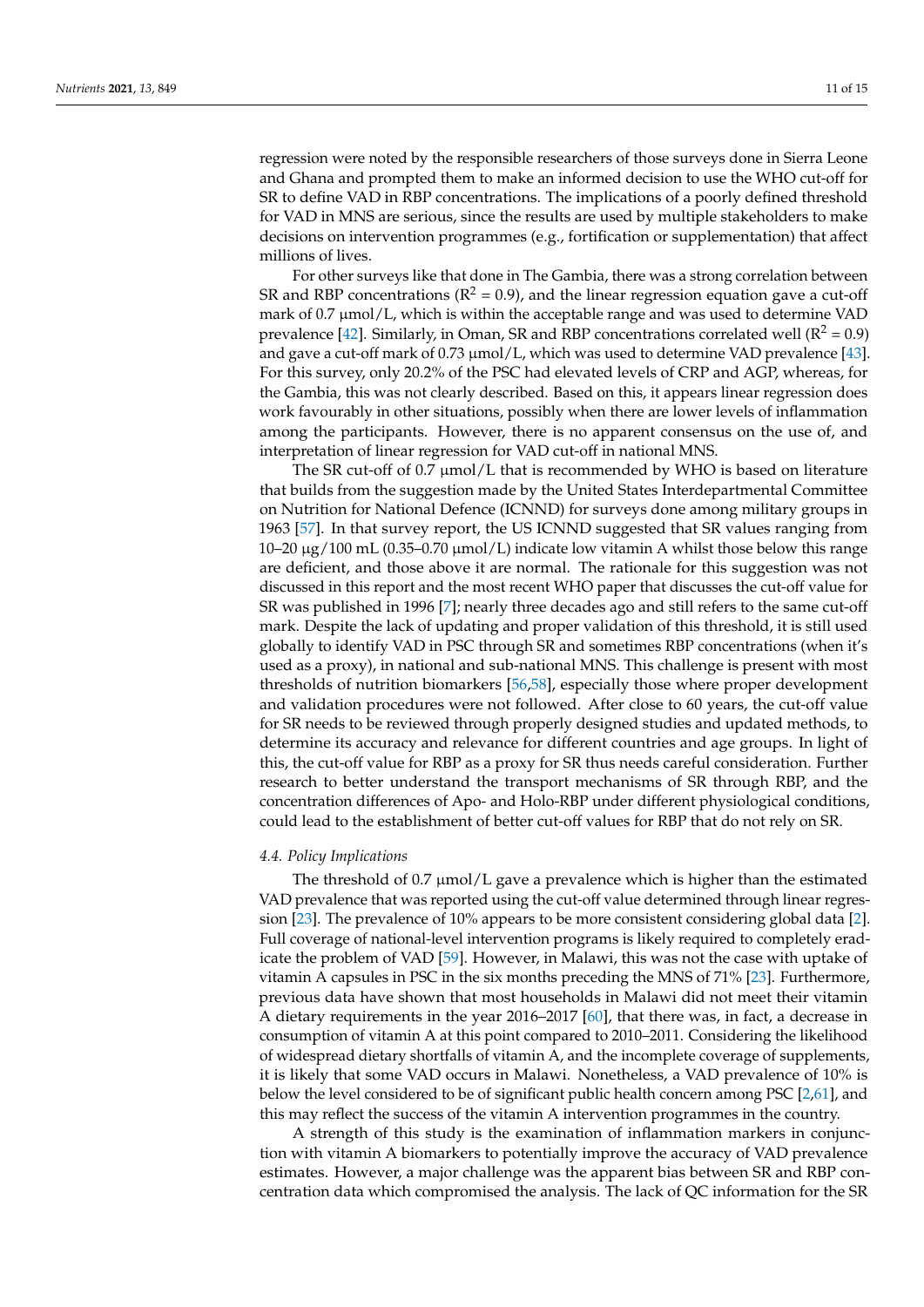analysis made it impossible to identify the source of this bias. Future MNS should require high standards of analytical QC and report the QC data to aid interpretation. If there remain issues in the regression of SR against RBP, then it may be preferable to use the WHO-recommended cut-off SR concentration of 0.7  $\mu$ mol/L to define deficiency in RBP data.

# **5. Conclusions**

RBP is a simple biomarker to work with, but lack of an acceptable cut-off limits its use. The linear relationship of SR and RBP is easily affected by biological and analytical factors and linear regression is too simple a method to account for all these confounders. Furthermore, SR is comparatively challenging to measure and improved analysis and reporting standards are required to ensure accuracy of the reported data. Further research is required to develop robust statistical methods to define cut-off values of RBP concentration indicating VAD, with the aid of well-designed studies. When RBP is used to assess population-level VAD the topic of cut-off values should be approached cautiously to avoid over or underestimating the burden of the problem, which could be risky when this information is adopted by policy advisers and decision-makers. Lastly, vigorous testing of more accurate methods for assessing VAD, such as the SR isotope technique could lead to validation of a more accurate, simple and affordable VAD biomarker.

**Supplementary Materials:** The following are available online at [https://www.mdpi.com/2072-664](https://www.mdpi.com/2072-6643/13/3/849/s1) [3/13/3/849/s1,](https://www.mdpi.com/2072-6643/13/3/849/s1) Figure S1: Flow chart of study participants, showing the full study sample as well as the study sub-sample.

**Author Contributions:** Conceptualization, B.H.L., F.S. and S.F.; Data curation, B.H.L.; Formal analysis, B.H.L.; Funding acquisition, E.J.M.J.; Investigation, B.H.L.; Methodology, B.H.L., F.S. and S.F.; Project administration, E.J.M.J.; Supervision, K.M. and J.C.P.; Validation, F.S.; Writing—original draft, B.H.L.; Writing—review and editing, B.H.L., E.J.M.J., F.S. and S.F. All authors have read and agreed to the published version of the manuscript.

Funding: This work was supported by the GeoNutrition and MAPS projects, funded by the Bill & Melinda Gates Foundation [INV-009129 and INV-002855]. The funders were not involved in any of the study activities or the decision to submit the report for publication.

**Institutional Review Board Statement:** The study was approved by the Ethics Committee of the London School of Hygiene & Tropical Medicine (Ref: 21903–17/04/2020).

**Informed Consent Statement:** Informed consent was obtained from all subjects involved, during MNS study and is reported in their report.

**Data Availability Statement:** Data used in this study is available on the DHS program website and access to it can be granted upon a reasonable request.

**Acknowledgments:** The authors thank Vitmin and INCAP laboratories for their timely assistance in providing necessary information related to the quality control of the sample analyses. Thanks also go to Louise Ander (University of Nottingham) for advice in interpreting quality control data, and to Martin Broadley (University of Nottingham) and Felix Phiri (Department of Nutrition, HIV and AIDS, Malawi) for their expert oversight and tremendous support throughout this study.

**Conflicts of Interest:** The authors declare no conflict of interest.

### **References**

- <span id="page-11-0"></span>1. Stevens, G.A.; Bennett, J.E.; Hennocq, Q.; Lu, Y.; De-Regil, L.M.; Rogers, L.; Danaei, G.; Li, G.; White, R.A.; Flaxman, S.R.; et al. Trends and mortality effects of vitamin A deficiency in children in 138 low-income and middle-income countries between 1991 and 2013: A pooled analysis of population-based surveys. *Lancet Glob. Health* **2015**, *3*, 528–536. [\[CrossRef\]](http://doi.org/10.1016/S2214-109X(15)00039-X)
- <span id="page-11-1"></span>2. WHO. *Global Prevalence of Vitamin A Deficiency in Populations at Risk 1995–2005 WHO Global Database on Vitamin A Deficiency*; World Health Organization: Geneva, Switzerland, 2009; ISBN 9789241598019.
- <span id="page-11-2"></span>3. Tanumihardjo, S.A.; Russell, R.M.; Stephensen, C.B.; Gannon, B.M.; Craft, N.E.; Haskell, M.J.; Lietz, G.; Schulze, K.; Raiten, D.J. Biomarkers of nutrition for development (BOND)—Vitamin A review. *J. Nutr.* **2016**, *146*, 1816S–1848S. [\[CrossRef\]](http://doi.org/10.3945/jn.115.229708) [\[PubMed\]](http://www.ncbi.nlm.nih.gov/pubmed/27511929)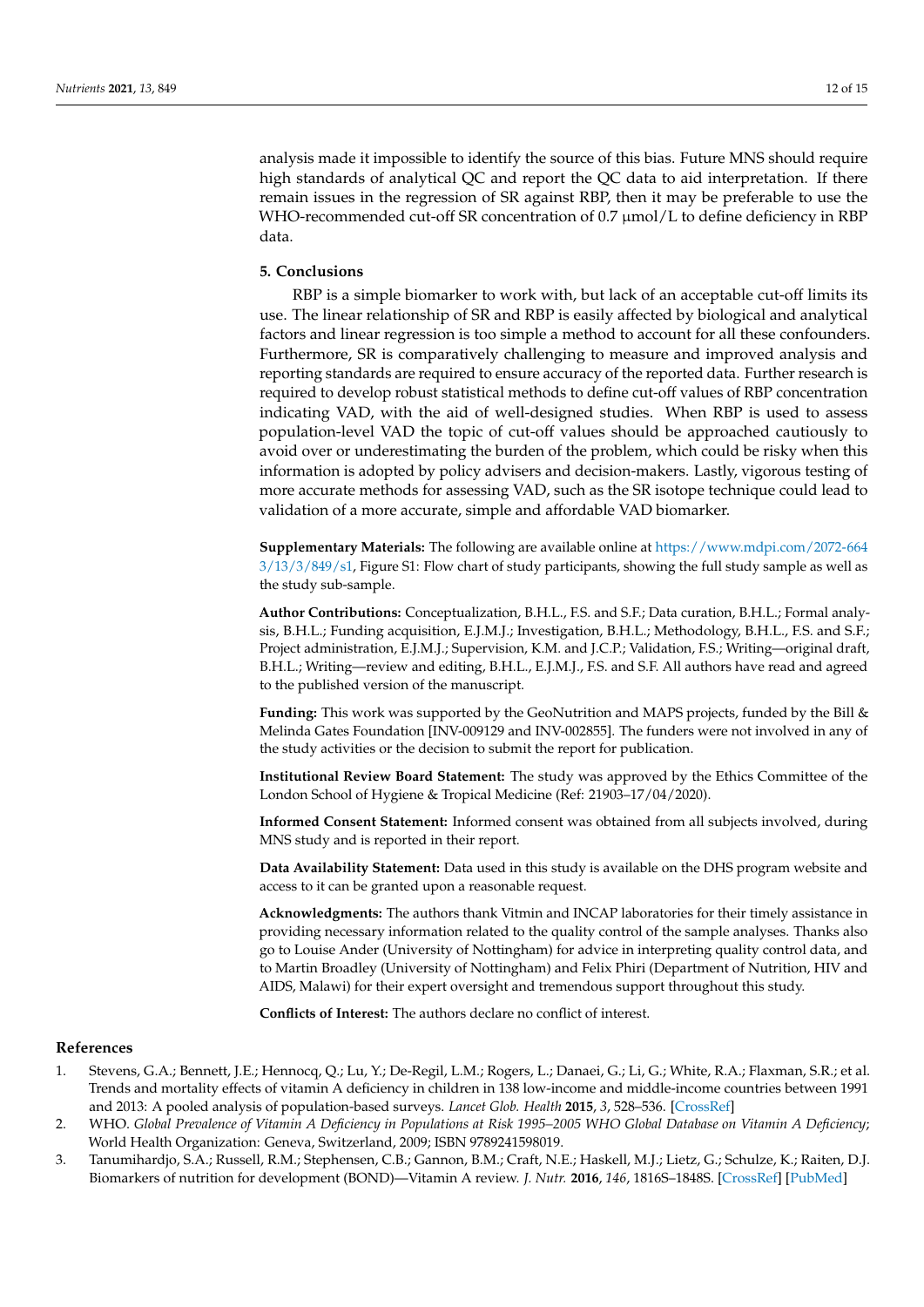- <span id="page-12-0"></span>4. WHO. *Serum Retinol Concentrations for Determining the Prevalence of Vitamin A Deficiency in Populations*; WHO/NMH/NHD/MNM/ 11.3; WHO: Geneva, Switzerland, 2011. Available online: <http://www.who.int/vmnis/indicators/retinol.pdf> (accessed on 15 January 2020).
- <span id="page-12-1"></span>5. Craft, N.E.; Furr, H.C. *Methods for Assessment of Vitamin A (Retinoids) and Carotenoids*; Elsevier Inc.: Amsterdam, The Netherlands, 2019; ISBN 9780128130506.
- <span id="page-12-2"></span>6. De Pee, S.; Dary, O. Biochemical indicators of vitamin A deficiency: Serum retinol and serum retinol binding protein. *J. Nutr.* **2002**, *132*, 2895S–2901S. [\[CrossRef\]](http://doi.org/10.1093/jn/132.9.2895S) [\[PubMed\]](http://www.ncbi.nlm.nih.gov/pubmed/12221267)
- <span id="page-12-3"></span>7. World Health Organization. *Indicators for Assessing Vitamin A Deficiency and Their Application in Monitoring and Evaluating Intervention Programmes*; Brown, E., Arke, J., Eds.; World Health Organization: Geneva, Switzerland, 1996.
- <span id="page-12-4"></span>8. Gamble, M.V.; Ramakrishnan, R.; Palafox, N.A.; Briand, K.; Berglund, L.; Blaner, W.S. Retinol binding protein as a surrogate measure for serum retinol: Studies in vitamin A-deficient children from the Republic of the Marshall Islands. *Am. J. Clin. Nutr.* **2001**, *73*, 594–601. [\[CrossRef\]](http://doi.org/10.1093/ajcn/73.3.594)
- <span id="page-12-5"></span>9. University of Ghana; Groundwork; University of Wisconsin-Madison KEMRI-WellcomTrust; UNICEF. *Ghana Micronutrient Survey 2017*; University of Ghana: Accra, Ghana, 2017.
- <span id="page-12-6"></span>10. Ministry of Health and Sanitation (Sierra Leone); UNICEF; Helen Keller International; WHO. *2013 Sierra Leone Micronutrient Survey*; Ministry of Health and Sanitation: Freetown, Sierra Leone, 2015.
- <span id="page-12-7"></span>11. Tomkins, A. Assessing Micronutrient Status in the Presence of Inflammation. *J. Nutr.* **2003**, *133*, 1649–1655. [\[CrossRef\]](http://doi.org/10.1093/jn/133.5.1649S) [\[PubMed\]](http://www.ncbi.nlm.nih.gov/pubmed/12730480)
- <span id="page-12-8"></span>12. Galloway, P.; McMillan, D.C.; Sattar, N. Effect of the inflammatory response on trace element and vitamin status. *Ann. Clin. Biochem.* **2000**, *37*, 289–297. [\[CrossRef\]](http://doi.org/10.1258/0004563001899429)
- <span id="page-12-9"></span>13. Fiorentino, M.; Perignon, M.; Kuong, K.; Chamnan, C.; Berger, J.; Wieringa, F.T. Subclinical inflammation affects iron and Vitamin A but not zinc status assessment in Senegalese children and Cambodian children and women. *Public Health Nutr.* **2018**, *21*, 1266–1277. [\[CrossRef\]](http://doi.org/10.1017/S1368980017003809)
- <span id="page-12-10"></span>14. Raiten, D.J.; Ashour, F.A.S.; Ross, A.C.; Meydani, S.N.; Dawson, H.D.; Stephensen, C.B.; Brabin, B.J.; Suchdev, P.S.; Van Ommen, B.; the INSPIRE Consultative Group. Inflammation and nutrition science for program/policy and interpretation of research evidence (INSPIRE). *J. Nutr.* **2015**, *145*, 1039S–1108S. [\[CrossRef\]](http://doi.org/10.3945/jn.114.194571)
- <span id="page-12-11"></span>15. Paracha, P.I.; Jamil, A.; Northrop-clewes, C.A.; Thurnham, D.I. Interpretation of vitamin A status in apparently healthy Pakistani children by using markers of subclinical infection 1–3. *Am. J. Clin. Nutr.* **2000**, *72*, 1164–1169. [\[CrossRef\]](http://doi.org/10.1093/ajcn/72.5.1164)
- 16. Barbosa, K.C.K.; Cunha, D.F.; Jordão, A.A., Jr.; Weffort, V.R.S.; Cunha, S.F.C. Transient decreased retinol serum levels in children with pneumonia and acute phase response. *J. Pediatr.* **2011**, *87*, 457–460. [\[CrossRef\]](http://doi.org/10.2223/JPED.2104)
- 17. Thurnham, D.I.; Northrop-Clewes, C.A.; Knowles, J. The Use of Adjustment Factors to Address the Impact of Inflammation on Vitamin A and Iron Status in Humans. *J. Nutr.* **2015**, *145*, 1137S–1143S. [\[CrossRef\]](http://doi.org/10.3945/jn.114.194712)
- <span id="page-12-12"></span>18. Larson, L.M.; Namaste, S.M.; Williams, A.M.; Engle-Stone, R.; Addo, O.Y.; Suchdev, P.S.; Wirth, J.P.; Temple, V.; Serdula, M.; Northrop-Clewes, C.A. Adjusting retinol-binding protein concentrations for inflammation: Biomarkers Reflecting Inflammation and Nutritional Determinants of Anemia (BRINDA) project. *Am. J. Clin. Nutr.* **2017**, *106*, 390S–401S.
- <span id="page-12-13"></span>19. Willumsen, J.F.; Simmank, K.; Filteau, S.M.; Wagstaff, L.A.; Tomkins, A.M. Toxic Damage to the respiratory epithelium induces acute phase changes in vitamin A metabolism without depleting retinol stores of South African children. *J. Nutr.* **1997**, *127*, 1339–1343. [\[CrossRef\]](http://doi.org/10.1093/jn/127.7.1339)
- <span id="page-12-14"></span>20. Likoswe, B.H.; Phiri, F.P.; Broadley, M.R.; Joy, E.J.M.; Patson, N.; Maleta, K.M.; Phuka, J.C. Inflammation adjustment by two methods decreases the estimated prevalence of zinc deficiency in Malawi. *Nutrients* **2020**, *12*, 1563. [\[CrossRef\]](http://doi.org/10.3390/nu12061563) [\[PubMed\]](http://www.ncbi.nlm.nih.gov/pubmed/32471229)
- <span id="page-12-15"></span>21. Diana, A.; Haszard, J.J.; Purnamasari, D.M.; Nurulazmi, I.; Luftimas, D.E.; Rahmania, S.; Nugraha, G.I.; Erhardt, J.; Gibson, R.S.; Houghton, L. Iron, zinc, Vitamin A and selenium status in a cohort of Indonesian infants after adjusting for inflammation using several different approaches. *Br. J. Nutr.* **2017**, *118*, 830–839. [\[CrossRef\]](http://doi.org/10.1017/S0007114517002860)
- <span id="page-12-16"></span>22. Ratner, B. The correlation coefficient: Its values range between +1/-1, or do they? *J. Target. Meas. Anal. Mark.* **2009**, *17*, 139–142. [\[CrossRef\]](http://doi.org/10.1057/jt.2009.5)
- <span id="page-12-17"></span>23. National Statistical Office (NSO); Community Health Sciences Unit (CHSU); Centers for Disease Control and Prevention (CDC); Emory University. *Malawi Micronutrient Survey 2015–16*; NSO, CHSU, CDC and Emory University: Atlanta, GA, USA, 2017.
- <span id="page-12-18"></span>24. Engle-stone, R.; Haskell, M.J.; Ndjebayi, A.O.; Nankap, M.; Erhardt, J.G.; Gimou, M.-M.; Brown, K.H.; Haskell, M.J.; Ndjebayi, A.O.; Nankap, M.; et al. Plasma retinol-binding protein predicts plasma retinol concentration in both infected and uninfected Cameroonian women and children. *J. Nutr.* **2011**, *141*, 2233–2241. [\[CrossRef\]](http://doi.org/10.3945/jn.111.145805)
- 25. Almekinder, J.; Manda, W.; Soko, D.; Lan, Y.; Hoover, D.R.; Semba, R.D. Evaluation of plasma retinol-binding protein as a surrogate measure for plasma retinol concentrations. *Scand. J. Clin. Lab. Investig.* **2000**, *60*, 199–204. [\[CrossRef\]](http://doi.org/10.1080/003655100750044848) [\[PubMed\]](http://www.ncbi.nlm.nih.gov/pubmed/10885491)
- 26. Gorstein, J.L.; Dary, O.; Shell-Duncan, B.; Quick, T.; Wasanwisut, E. Feasibility of using retinol-binding protein from capillary blood specimens to estimate serum retinol concentrations and the prevalence of vitamin a deficiency in low-resource settings. *Public Health Nutr.* **2008**, *11*, 513–520. [\[CrossRef\]](http://doi.org/10.1017/S1368980007000821)
- <span id="page-12-20"></span>27. Semba, R.D.; Yuniar, Y.; Gamble, M.V.; Natadisastra, G. Muhilal Assessment of vitamin A status of preschool children in Indonesia using plasma retinol-binding protein. *J. Trop. Pediatr.* **2002**, *48*, 84–87. [\[CrossRef\]](http://doi.org/10.1093/tropej/48.2.84)
- <span id="page-12-19"></span>28. Glosz, C.M.; Schaffner, A.A.; Reaves, S.K.; Manary, M.J.; Papathakis, P.C. Effect of nutritional interventions on micronutrient status in pregnant malawian women with moderate malnutrition: A randomized, controlled trial. *Nutrients* **2018**, *10*, 879. [\[CrossRef\]](http://doi.org/10.3390/nu10070879)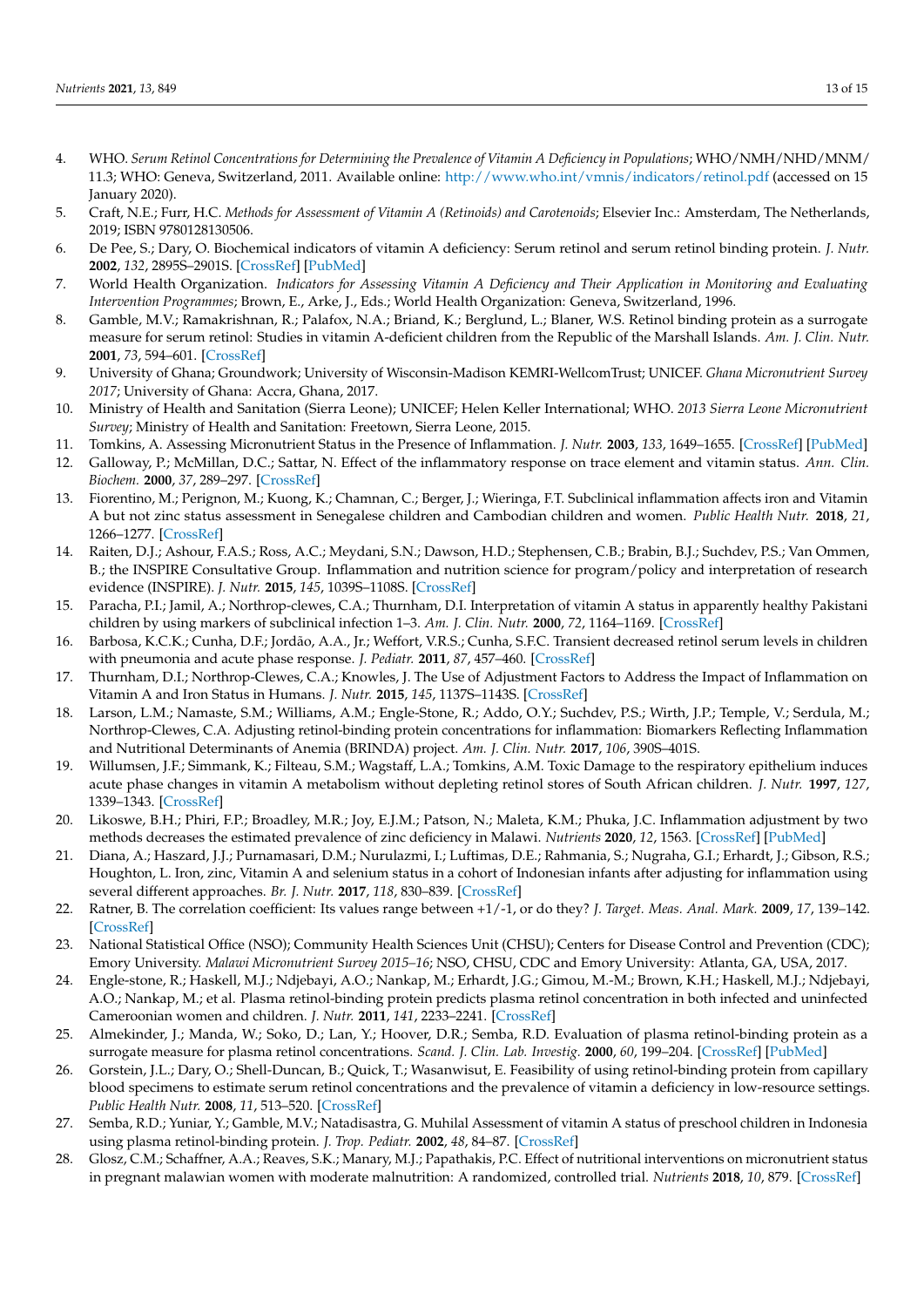- <span id="page-13-0"></span>29. Erhardt, J.G.; Estes, J.E.; Pfeiffer, C.M.; Biesalski, H.K.; Craft, N.E. Combined measurement of Ferritin, Soluble Transferrin Receptor, Retinol Binding Protein, and C-Reactive Protein by an inexpensive, sensitive, and simple sandwich Enzyme-Linked Immunosorbent Assay Technique. *J. Nutr.* **2004**, *134*, 3127–3132. [\[CrossRef\]](http://doi.org/10.1093/jn/134.11.3127)
- <span id="page-13-1"></span>30. Valentine, A.R.; Tanumihardjo, S.A. Adjustments to the Modified Relative Dose Response (MRDR) test for assessment of vitamin A Status minimize the blood volume used in piglets. *J. Nutr.* **2004**, *134*, 1186–1192. [\[CrossRef\]](http://doi.org/10.1093/jn/134.5.1186)
- <span id="page-13-2"></span>31. Thurnham, D.I.; Mccabe, G.P.; Nestel, P. Effects of subclinical infection on plasma retinol concentrations and assessment of prevalence of vitamin A deficiency: Meta-analysis. *Lancet* **2003**, *362*, 2052–2059. [\[CrossRef\]](http://doi.org/10.1016/S0140-6736(03)15099-4)
- <span id="page-13-3"></span>32. Dormann, C.F.; Elith, J.; Bacher, S.; Buchmann, C.; Carl, G.; Carré, G.; Marquéz, J.R.G.; Gruber, B.; Lafourcade, B.; Leitão, P.J.; et al. Collinearity: A review of methods to deal with it and a simulation study evaluating their performance. *Ecography* **2013**, *36*, 027–046. [\[CrossRef\]](http://doi.org/10.1111/j.1600-0587.2012.07348.x)
- <span id="page-13-4"></span>33. Suchdev, P.S.; Namaste, S.M.L.; Aaron, G.J.; Raiten, D.J.; Brown, K.H.; Flores-ayala, R. Overview of the Biomarkers Reflecting Inflammation and Nutritional Determinants of Anemia (BRINDA) Project. *Adv. Nutr.* **2016**, 349–356. [\[CrossRef\]](http://doi.org/10.3945/an.115.010215) [\[PubMed\]](http://www.ncbi.nlm.nih.gov/pubmed/26980818)
- <span id="page-13-5"></span>34. R Core Team. *R: A Language and Environment for Statistical Computing*; R Core Team: Vienna, Austria, 2019.
- <span id="page-13-6"></span>35. RStudio Team. *RStudio: Intergrated Development for R*; 2018 PBC; RStudio Team: Boston, MA, USA, 2018.
- <span id="page-13-7"></span>36. Namaste, S.M.; Aaron, G.J.; Varadhan, R.; Peerson, J.M.; Suchdev, P.S. Methodologic approach for the Biomarkers Reflecting Inflammation and Nutritional Determinants of Anemia (BRINDA) project. *Am. J. Clin. Nutr.* **2017**, *106*, 333S–347S.
- <span id="page-13-8"></span>37. Bresnahan, K.A.; Chileshe, J.; Arscott, S.; Nuss, E.; Surles, R.; Masi, C.; Kafwembe, E.; Tanumihardjo, S.A. The Acute phase response affected traditional measures of micronutrient status in rural Zambian children during a randomized, controlled feeding trial. *J. Nutr.* **2014**, *144*, 972–978. [\[CrossRef\]](http://doi.org/10.3945/jn.114.192245)
- <span id="page-13-9"></span>38. Barffour, M.A.; Schulze, K.J.; Coles, C.L.; Chileshe, J.; Kalungwana, N.; Arguello, M.; Siamusantu, W.; Moss, W.J.; West, K.P.; Palmer, A.C. Comparability of inflammation-adjusted vitamin A deficiency estimates and variance in retinol explained by C-reactive protein and α 1 -Acid glycoprotein during low and high malaria transmission seasons in rural Zambian children. *Am. J. Trop. Med. Hyg.* **2018**, *98*, 334–343. [\[CrossRef\]](http://doi.org/10.4269/ajtmh.17-0130)
- <span id="page-13-10"></span>39. Larson, L.M.; Addo, O.Y.; Sandalinas, F.; Faigao, K.; Kupka, R.; Flores-Ayala, R.; Suchdev, P.S. Accounting for the influence of inflammation on retinol-binding protein in a population survey of Liberian preschool-age children. *Matern. Child. Nutr.* **2017**, *13*, e12298. [\[CrossRef\]](http://doi.org/10.1111/mcn.12298)
- <span id="page-13-11"></span>40. Sankaranarayanan, S.; Sua, M.; Taren, D.; Genaro-wolf, D.; Duncan, B.; Shrestha, K.; Shrestha, N.; Rosales, F.J. The concentration of free holo -retinol binding protein is higher in Vitamin A–sufficient than in deficient Nepalese women in late pregnancy. *J. Nutr.* **2005**, *135*, 2817–2822. [\[CrossRef\]](http://doi.org/10.1093/jn/135.12.2817)
- <span id="page-13-12"></span>41. Gamble, M.V.; Barr, D.B.; Caudill, S.P.; Jones, R.L.; Pfeiffer, C.M.; Pirkle, J.L.; Wilder, L.C.; Needham, L.L. Urinary Creatinine and Arsenic Metabolism. *Environ. Health Perspect.* **2005**, *113*, 2003–2005. [\[CrossRef\]](http://doi.org/10.1289/ehp.113-a442a) [\[PubMed\]](http://www.ncbi.nlm.nih.gov/pubmed/16002357)
- <span id="page-13-25"></span>42. National Nutrition Agency (NaNA)-Gambia; Gambia Bureau of statistics (GBOS); GroundWork. *The Gambia Micronutrient Survey 2018 (GMNS)*; National Nutrition Agency (NaNA)-Gambia: Banjul, Gambia, 2019.
- <span id="page-13-13"></span>43. Ministry of Health (Oman). *Oman National Nutrition Survey 2017 (Onns 2017)*; Ministry of Health (Oman): Muscat, Oman, 2018.
- <span id="page-13-14"></span>44. Erhardt, J.G.; Rohner, F. Are analytical differences the reason for discrepancies between the absolute values of retinol and retinol-binding protein in human serum? In Proceedings of the International Congress on Hidden Hunger, Stuttgart, Germany, 5–9 March 2013.
- <span id="page-13-15"></span>45. O'Callaghan, K.M.; Roth, D.E. Standardization of laboratory practices and reporting of biomarker data in clinical nutrition research. *Am. J. Clin. Nutr.* **2020**, *112*, 453S–457S. [\[CrossRef\]](http://doi.org/10.1093/ajcn/nqaa036)
- <span id="page-13-16"></span>46. Kim, Y.K.; Quadro, L. Reverse-phase high-performance liquid chromatography (HPLC) analysis of retinol and retinyl esters in mouse serum and tissues. *Methods Mol. Biol.* **2010**, *652*, 263–275. [\[PubMed\]](http://www.ncbi.nlm.nih.gov/pubmed/20552434)
- <span id="page-13-17"></span>47. Christian, P., Jr.; West, K.P. Interactions between zinc and vitamin A: An update 1–4. *Am. J. Clin. Nutr.* **1998**, *68*, 435S–441S. [\[CrossRef\]](http://doi.org/10.1093/ajcn/68.2.435S) [\[PubMed\]](http://www.ncbi.nlm.nih.gov/pubmed/9701158)
- <span id="page-13-18"></span>48. Baeten, J.M.; Richardson, B.A.; Bankson, D.D.; Wener, M.H.; Kreiss, J.K.; Lavreys, L.; Mandaliya, K.; Bwayo, J.J.; McClelland, R.S. Use of serum retinol-binding protein for prediction of vitamin A deficiency: Effects of HIV-1 infection, protein malnutrition, and the acute phase response. *Am. J. Clin. Nutr.* **2004**, *79*, 218–225. [\[CrossRef\]](http://doi.org/10.1093/ajcn/79.2.218)
- <span id="page-13-19"></span>49. Smith, F.; Goodman, D.; Zaklama, M.S.; Gabr, M.; El-Maraghy, S.; Patwardhan, V. Serum vitamin A, retinol-binding prealbumin concentrations in I. A functional and defect in hepatic retinol release. *Am. J. Clin. Nutr.* **1973**, *26*, 973–981. [\[CrossRef\]](http://doi.org/10.1093/ajcn/26.9.973) [\[PubMed\]](http://www.ncbi.nlm.nih.gov/pubmed/4199432)
- <span id="page-13-20"></span>50. Smith, J.E.; Brown, E.D.; Smith, J.C. The effect of zinc deficiency on the metabolism of retinol-binding protein in the rat. *J. Lab. Clin. Med.* **1974**, *84*, 692–697. [\[PubMed\]](http://www.ncbi.nlm.nih.gov/pubmed/4283791)
- <span id="page-13-21"></span>51. Smith, J.C.; Brown, E.D.; McDaniel, E.G.; Chan, W. Alterations in vitamin A metabolism during zinc deficiency and food and growth restriction. *J. Nutr.* **1976**, *106*, 569–574. [\[CrossRef\]](http://doi.org/10.1093/jn/106.4.569)
- <span id="page-13-22"></span>52. Woo, S.Y.; Kim, S. Determination of cutoff values for biomarkers in clinical studies. *Precis. Futur. Med.* **2020**, *4*, 2–8. [\[CrossRef\]](http://doi.org/10.23838/pfm.2019.00135)
- 53. Altman, B.D.G. Categorizing Continuous Variables. *Wiley StatsRef Stat. Ref. Online* **2014**, 1–5. [\[CrossRef\]](http://doi.org/10.1002/9781118445112.stat04857)
- <span id="page-13-23"></span>54. Budczies, J.; Klauschen, F.; Sinn, B.V.; Schmitt, W.D.; Darb-Esfahani, S. Cutoff Finder: A Comprehensive and Straightforward Web Application Enabling Rapid Biomarker Cutoff Optimization. *PLoS ONE* **2012**, *7*, e51862. [\[CrossRef\]](http://doi.org/10.1371/journal.pone.0051862)
- <span id="page-13-24"></span>55. Altman, D.G.; Sauerbrei, W.; Schumacher, M. Dangers of Using "Optimal" Cutpoints in the Evaluation of Prognostic Factors. *J. Natl. Cancer Inst.* **1994**, *86*, 829–835. [\[CrossRef\]](http://doi.org/10.1093/jnci/86.11.829) [\[PubMed\]](http://www.ncbi.nlm.nih.gov/pubmed/8182763)